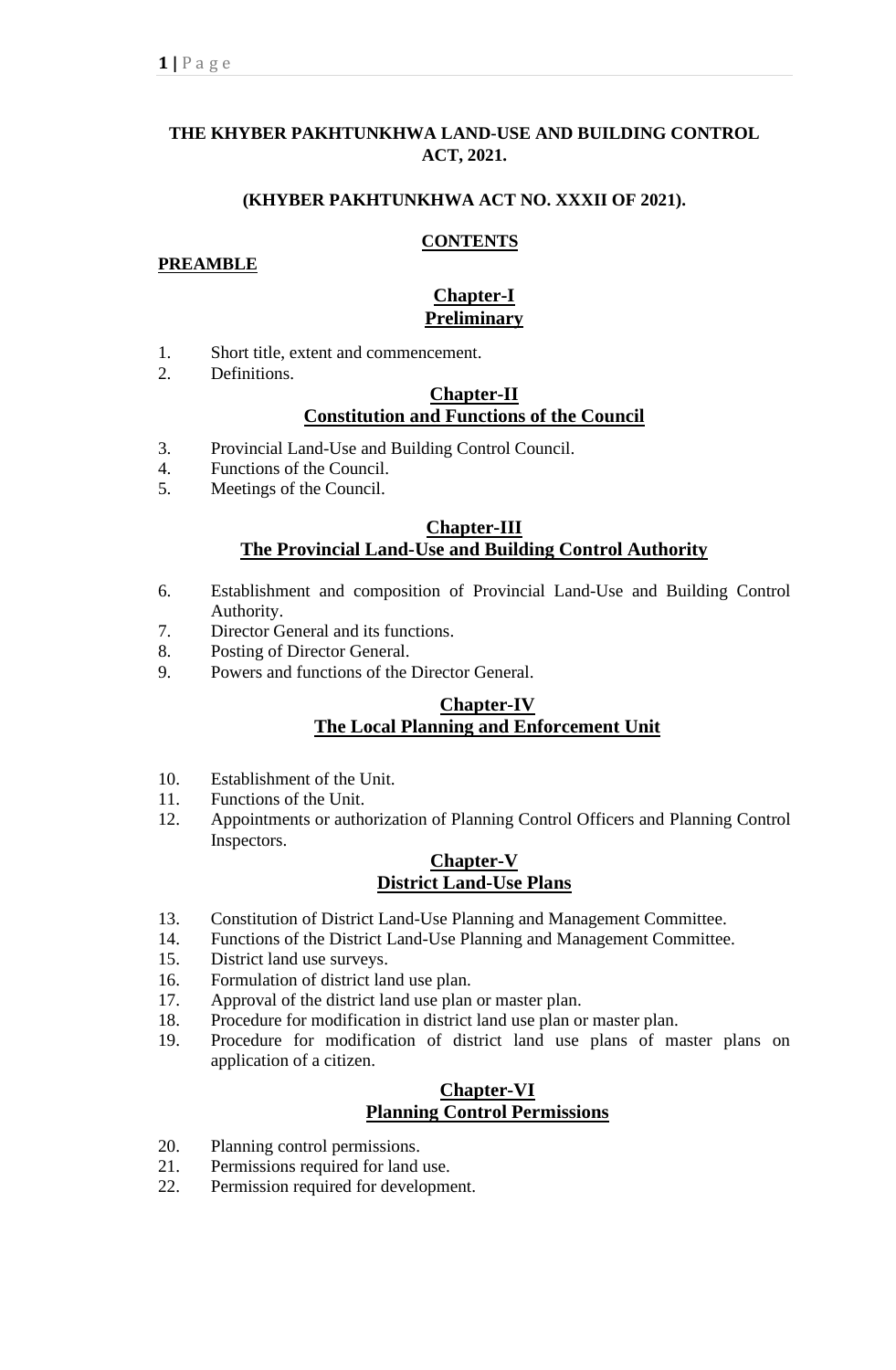## **Chapter-VII Land Use Permission**

- 23. Applications for land-use or master planning permissions.
- 24. Procedure for bringing existing land use in compliance with district land use plan or master plan.

## **Chapter-VIII Development Permissions**

- 25. Types of development permissions.
- 26. Applications for development permissions.
- 27. Cases in which building permission not required.
- 28. Procedure for bringing existing buildings in compliance with building regulations.

### **Chapter-IX Certificates and Renewal of Building Stock**

- 29. Certificates.
- 30. Renewal of building stock.

## **Chapter-X Improvement of Urban Design etc**

- 31. Improvement proposals.
- 32. Infrastructure change proposal.
- 33. Power to implement an improvement or infrastructure proposal.
- 34. Betterment fee.
- 35. Development charge.

## **Chapter-XI Enforcement and Penalties**

- 36. Duties of Planning Control Officers and Planning Control Inspectors.
- 37. Power to seal a building or structure or attach an area for violation of this Act, rules or regulations.
- 38. Penalties.
- 39. Offences to be cognizable and non-bailable.
- 40. Application of the Code of Criminal Procedure, 1898.
- 41. Appellate Tribunal.
- 42. Responsibility in case of corporate bodies.

### **Chapter-XII Inspection**

- 43. Land Use Inspectorate.
- 44. Powers of the Land Use Inspectorate.
- 45. Manner of inspections.

## **Chapter-XIII Finance, Accounts and Audit**

- 46. Authority's Fund.
- 47. Application of the Bankers Books Evidence Act, 1891 to books of the Authority.
- 48. Custody and investment of Fund.
- 49. Budget and accounts.
- 50. Audit of accounts.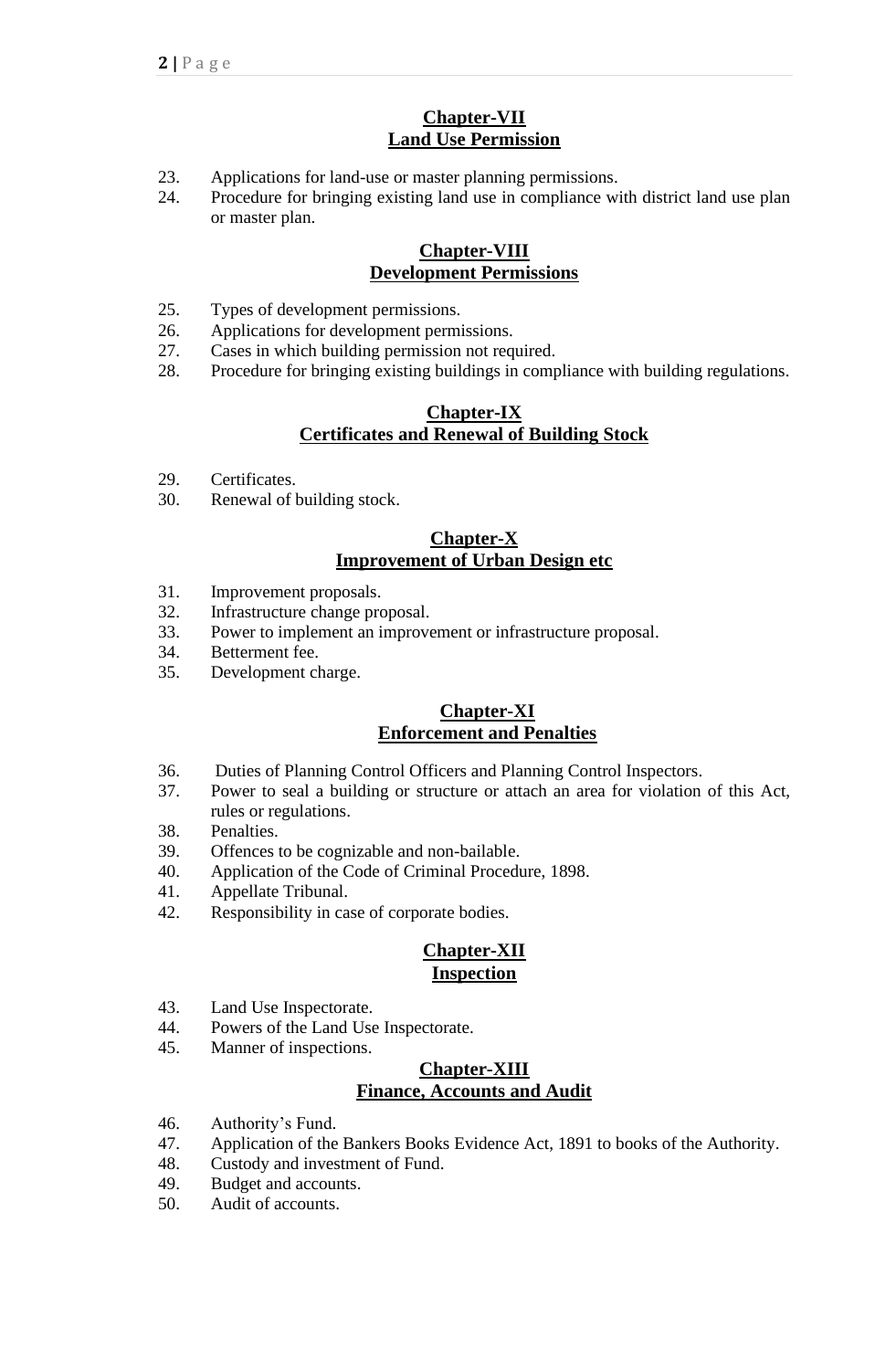### **Chapter-XIX Miscellaneous**

- 51. Power to make rules.
- 52. Power to make regulations.
- 53. Act to over-riding other laws.
- 54. Annual report.<br>55. Employees of t
- Employees of the Authority to be public servant.
- 56. Immunity.
- 57. Amendment of certain laws.

## **First Schedule**

### **Second Schedule**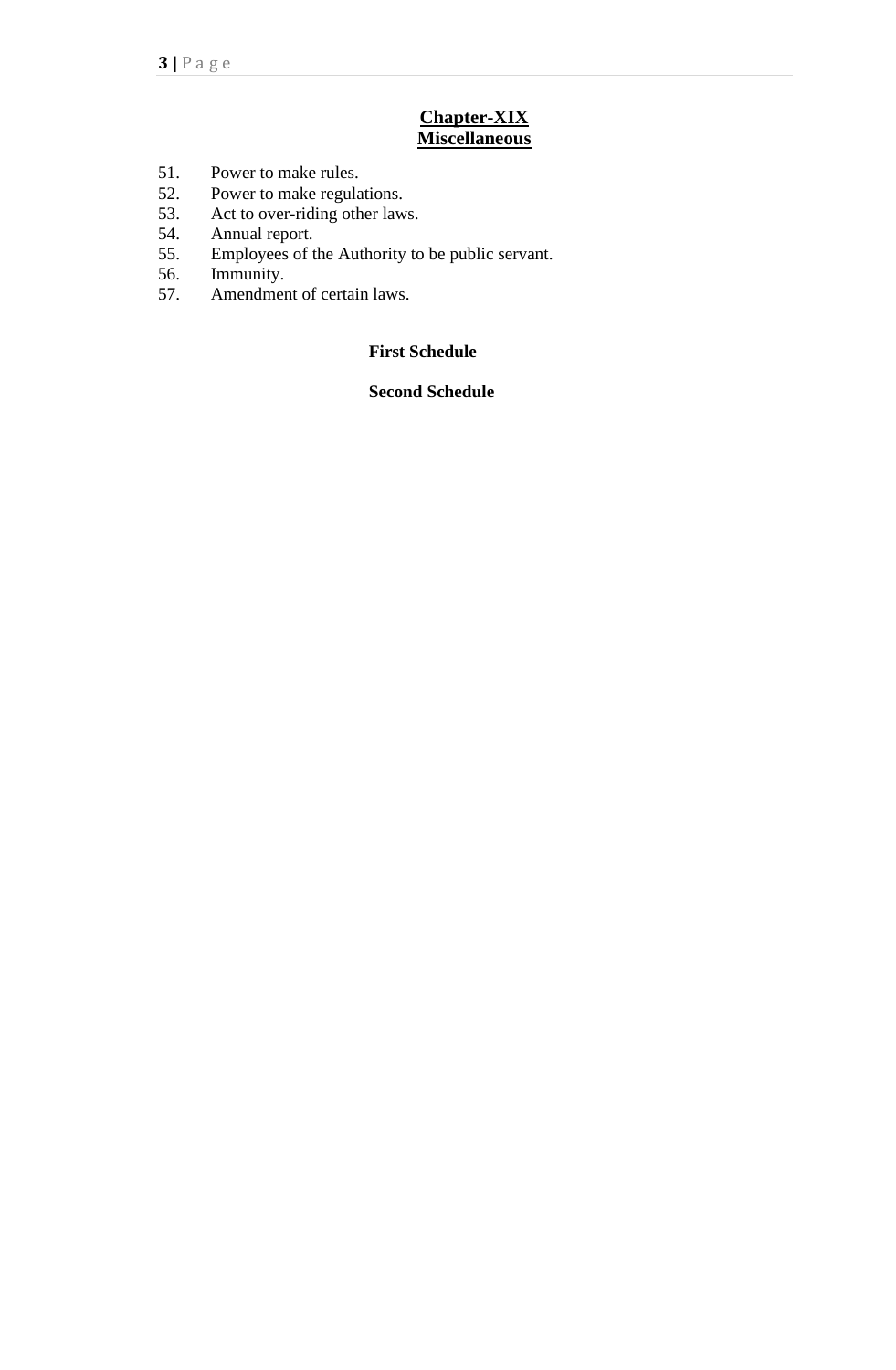### **THE KHYBER PAKHTUNKHWA LAND-USE AND BUILDING CONTROL ACT, 2021.**

#### **(KHYBER PAKHTUNKHWA ACT NO. XXXII OF 2021).**

*(First published after having received the assent of the Governor of the Khyber Pakhtunkhwa in the Gazette of the Khyber Pakhtunkhwa, (Extraordinary), dated the 24 th November, 2021)*

> *An Act*

### *to provide for the regulation of land-use and building control within the Province of Khyber Pakhtunkhwa*

**WHEREAS** it is expedient to provide for the regulation of land-use and building control, in the Province of Khyber Pakhtunkhwa, and for matters connected therewith and incidental thereto;

It is hereby enacted by the Provincial Assembly of Khyber Pakhtunkhwa as follows:

### **Chapter-I Preliminary**

**1. Short title, extent and commencement.---**(1) This Act may be called the Khyber Pakhtunkhwa Land-Use and Building Control Act, 2021.

(2) It shall extend to the whole of the Province of Khyber Pakhtunkhwa.

(3) It shall come into force on such date as the Department may, with the approval of the Chief Minister, notify.

**2. Definitions**.---In this Act, unless the context otherwise requires, the following expressions shall have the meanings hereby respectively assigned to them, that is to say,-

- (a) "agricultural area" means the land, outside the peri-urban area, which is predominantly used for the cultivation of crops and includes cropland, pastureland, orchards, nurseries, poultry farms, fish farms and dairy farms and the areas earmarked in the district land use plan or master plan;
- (b) "Appellate Tribunal" means the appellate forum, to be established under sub-section (1) of section 41 of this Act;
- (c) "Authority" means the Provincial Land-Use and Building Control Authority, established under section 6 of this Act;
- (d) "Chairperson" means the Chairperson of the Council;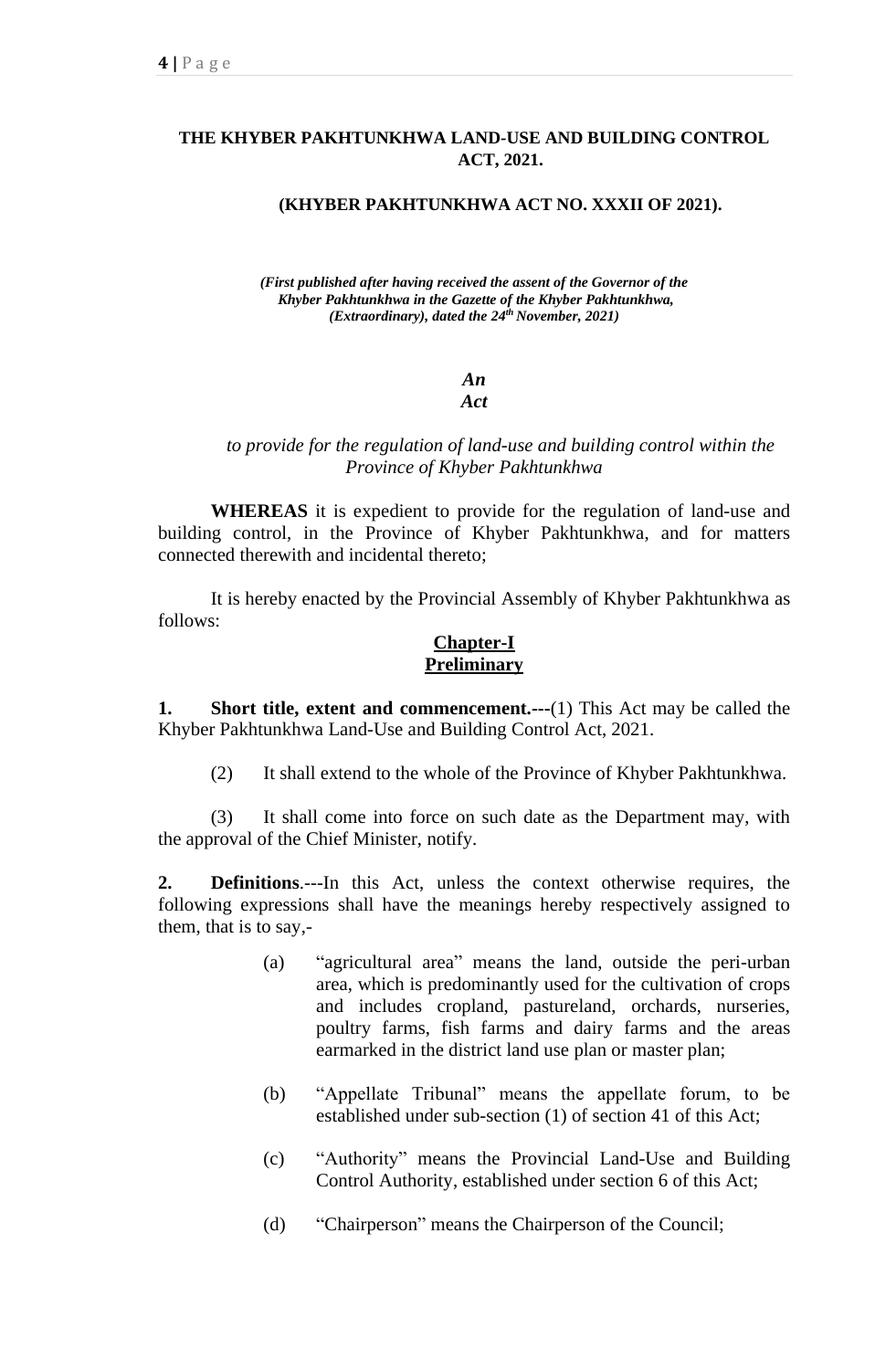- (e) "commercial uses" mean the use of land or buildings for the purpose of retail merchandising, provision of services and small-scale processing;
- (f) "Convener" means the Convener of the District Land-Use Planning and Management Committee;
- (g) "Council" means the Provincial Land-Use and Building Control Council, constituted under section 3 of this Act;
- (h) "Department" means the Local Government, Elections and Rural Development Department of Government;
- (i) "designated area" means an area, designated as residential, commercial and industrial or such other category in a landuse plan or master plan;
- (j) "Director General" means the Director General of the Authority;
- (k) "existing planned areas" mean-
	- (i) areas forming part of approved housing schemes;
	- (ii) areas forming part of national parks, sanctuaries, forest or game reserves, national and provincial highways;
	- (iii) agricultural areas; and
	- (iv) areas where the physical environment follows approved standards of roads width, water and sanitation services and building control and can be categorized as planned, but does not include areas which have suffered marked deterioration;
- (l) "Government" means the Government of Khyber Pakhtunkhwa;
- (m) "land-use" means the use of land for any specific purpose;
- (n) "land-use plan" means a plan for optimum use of land, in any region, to serve as a guide in zoning to meet the needs of the community and approved by the competent forum;
- (o) "master plan" means the traditional method for presenting a set of land usage, allocation and control measures in the form of a map or in graphical form and is supported by written statement of goals and objectives, strategy, financial implications and policies for planning and development for an area and includes a structure plan, an outline development plan, a spatial plan, peri-urban structure plan and a metropolitan plan approved by the competent forum;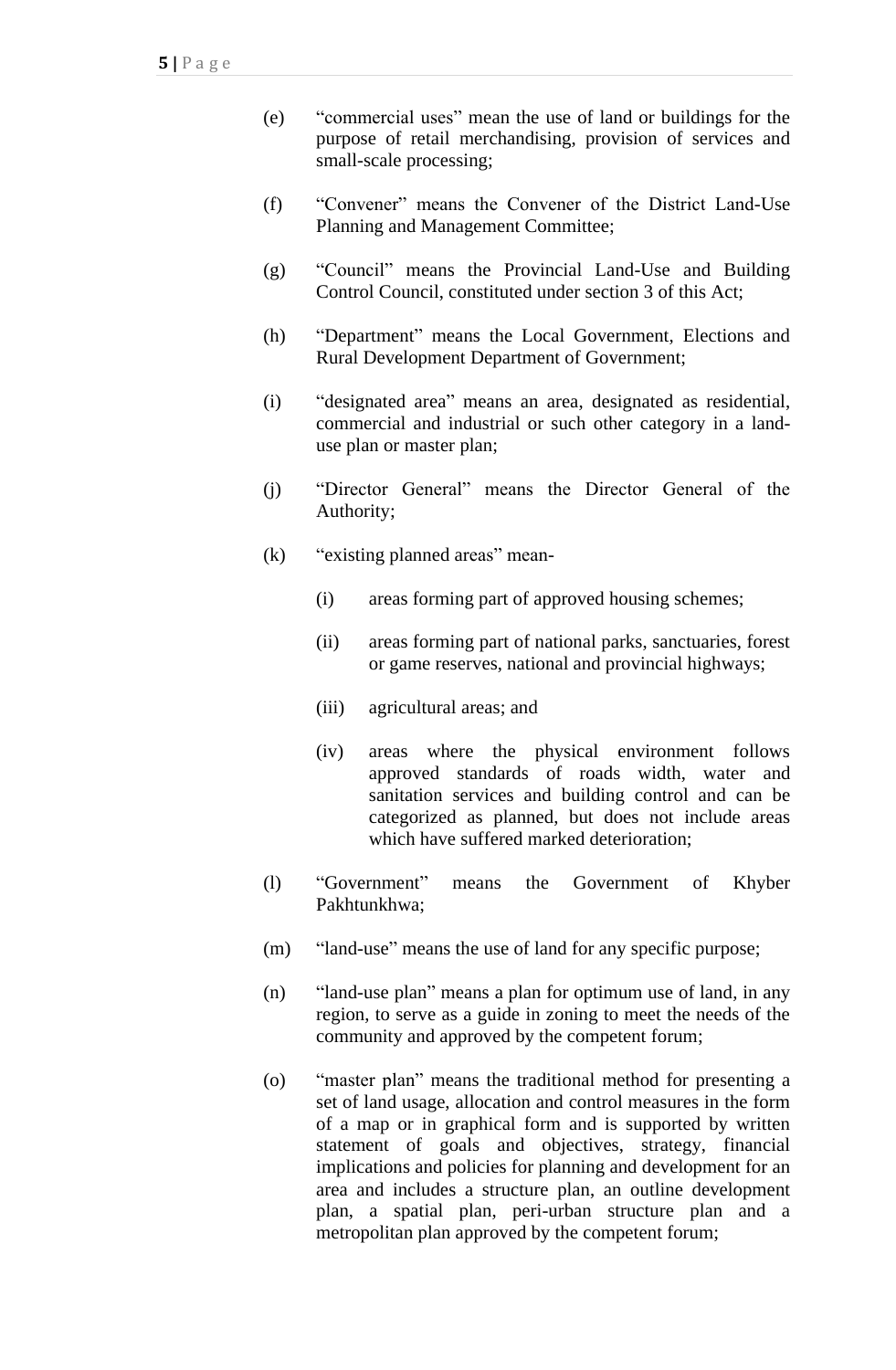- (p) "member" means a member of the Council;
- (q) "peri-urban area" means an area that spans the landscape between contiguous urban development and rural countryside with low population density and is predominantly being used for agricultural activity and is likely to be urbanized in the next twenty years as demarcated in district land use plan or master plan;
- (r) "prescribed" means prescribed by rules and regulations;
- (s) "Province" means the Province of Khyber Pakhtunkhwa;
- (t) "regulations" mean regulations made under this Act;
- (u) "rules" mean rules made under this Act;
- (v) "sub-type" means a sub-type, as laid down in land use regulations, made under section 52 of this Act;
- (w) "unauthorized land use" means land use otherwise than in accordance with a land use permission or without a land use permission where required;
- (x) "Unit" means the Local Planning and Enforcement Unit, constituted under section 10 of this Act; and
- (y) "urban design" means the relationship between different buildings, buildings and streets, squares, parks and waterways and other spaces, which make up the public domain, the nature and quality of the public domain itself, the relationship of one part of a village, town or city with other parts and the patterns of movement and activity which are thereby established in short, the complex relationships between all the elements of built and un-built space.

## **Chapter-II Constitution and Functions of the Council**

**3. Provincial Land-Use and Building Control Council**.---(1) There shall be a Provincial Land-Use and Building Control Council, consisting of the following:

| (a) | Chief Minister, Khyber Pakhtunkhwa;                                                       | Chairperson   |
|-----|-------------------------------------------------------------------------------------------|---------------|
| (b) | Minister for Local Government,<br>Elections and Rural Development,<br>Khyber Pakhtunkhwa; | Vice Chairman |
| (c) | Minister for Agriculture, Livestock<br>Cooperation,<br>Khyber<br>and<br>Pakhtunkhwa;      | Member        |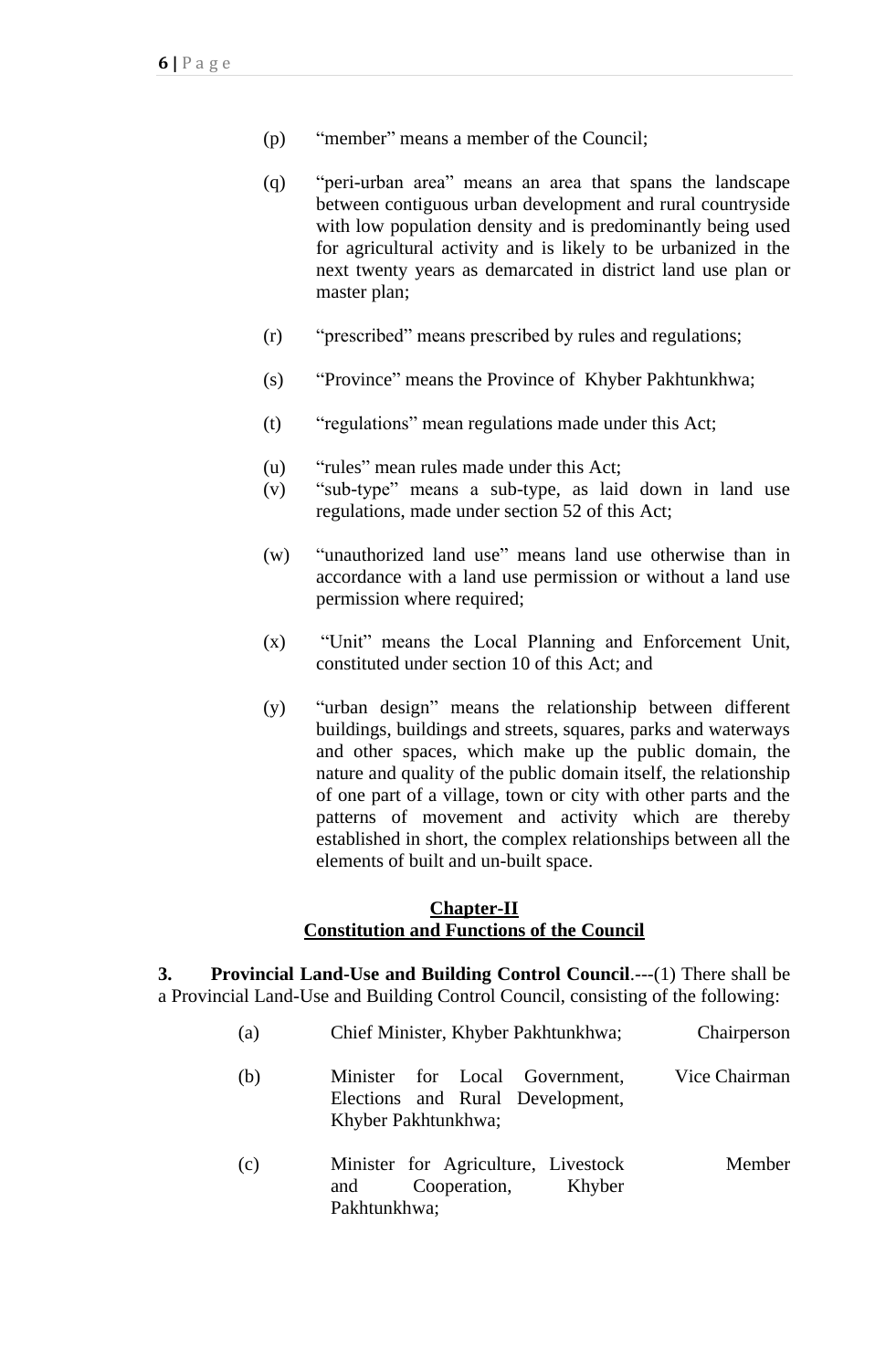| (d)                | Minister for Industries, Khyber<br>Pakhtunkhwa;                                                                       | Member                   |
|--------------------|-----------------------------------------------------------------------------------------------------------------------|--------------------------|
| (e)                | Minister for Environment, Khyber<br>Pakhtunkhwa;                                                                      | Member                   |
| (f)                | Additional Chief Secretary<br>to<br>Planning<br>Government,<br>and<br><b>Development Department;</b>                  | Member                   |
| (g)                | Senior Member Board of Revenue,<br>Revenue and Estate Department;                                                     | Member                   |
| (h)                | Secretary to Government, Local<br>Government, Elections and Rural<br>Development Department;                          | Member                   |
| (i)                | Secretary to Government, Housing<br>Department;                                                                       | Member                   |
| (j)                | Secretary to Government, Public<br>Health Engineering Department;                                                     | Member                   |
| (k)                | Secretary<br>Government,<br>to<br>Communication<br>and<br>Works<br>Department;                                        | Member                   |
| (1)                | Secretary to Government, Irrigation<br>Department;                                                                    | Member                   |
| (m)                | Secretary to Government, Transport<br>and Mass Transit Department;                                                    | Member                   |
| (n)                | Secretary<br>Government,<br>to<br><b>Environment Department;</b>                                                      | Member                   |
| $\left( 0 \right)$ | Secretary to Government, Industries<br>Department;                                                                    | Member                   |
| (p)                | Secretary to Government, Agriculture,<br>Livestock<br>and<br>Cooperation<br>Department;                               | Member                   |
| (q)                | five experts, including at least three<br>experts from the private sector, to be<br>nominated by the Chairperson; and | Member                   |
| (r)                | Director General of the Authority.                                                                                    | Member-cum-<br>Secretary |

(2) The Chairperson may co-opt members belonging to the relevant expertise in relation to any matter under consideration of the Council, who may take part in discussion, but shall not be entitled to vote for or against the matter under discussion.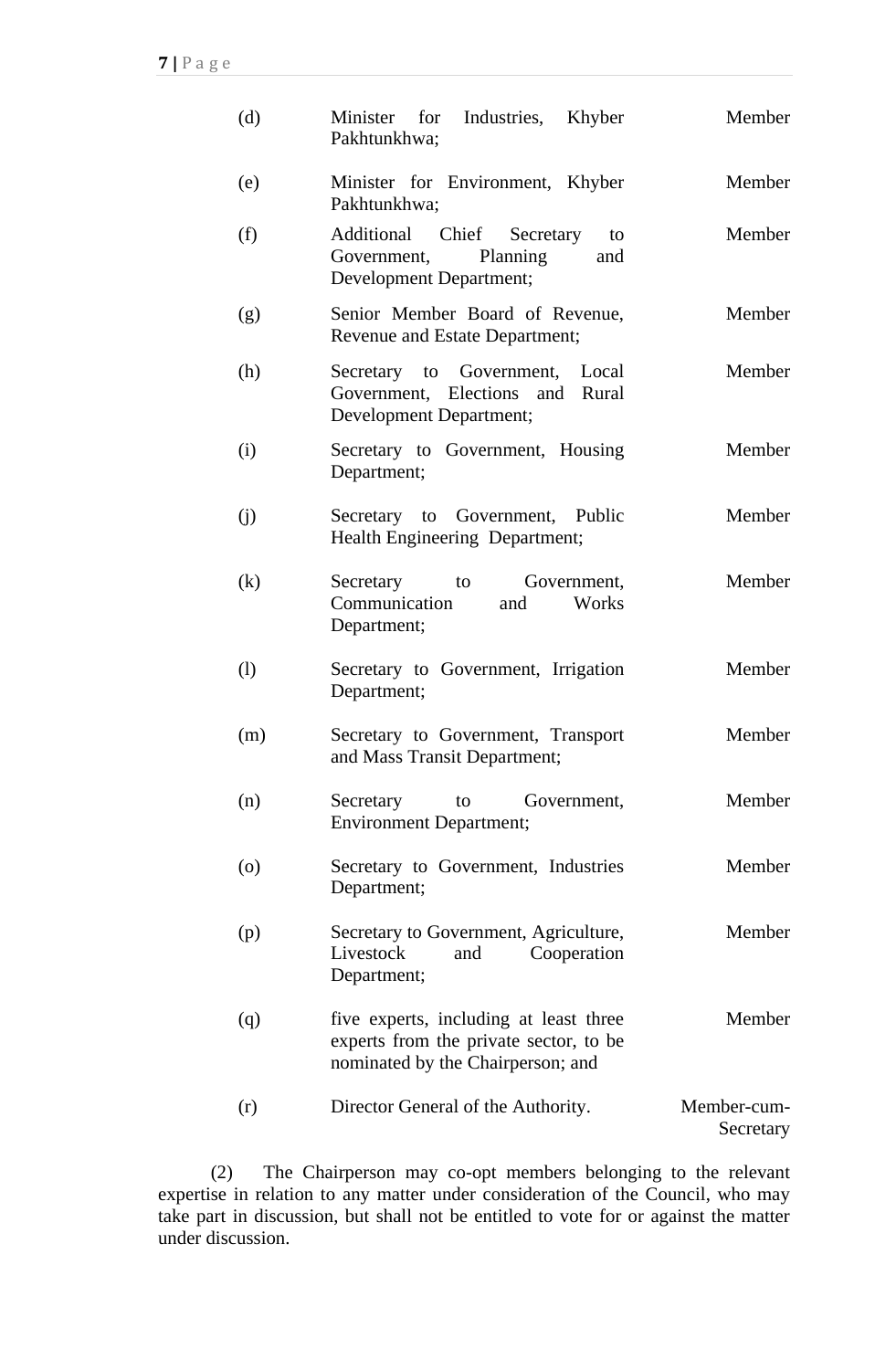(3) The members shall attend all the meetings of the Council in person.

 $(4)$  The members, at clause  $(q)$  of sub-section  $(1)$ , shall have adequate experience, skills and knowledge in the fields of urban and regional planning, transportation, municipal services, architecture or environment with such other qualifications as may be prescribed.

(5) The term of office of members, at clause (q) of sub-section (1), shall be three years, which may be extended for another term, unless he resigns earlier or removed by the Chairperson from holding such office.

(6) In case the seat of a member, at clause (q) of sub-section (1), falls vacant, due to his death, resignation, removal or any other reason, as the case may be, or he fails to attend three consecutive meetings without sufficient cause or reason such vacancy shall be filled, within one month, and such member shall hold office for the remainder of the term of his predecessor.

(7) A member shall not be paid for being a member of the Council, except members from private sector, at clause (q) of sub-section (1), who may be paid honoraria, as approved by the Council.

- **4. Functions of the Council**.---The functions of the Council shall be to-
	- (a) approve policies and guidelines, pertaining to the functioning of the Authority;
	- (b) approve the urban policy, physical planning standard, landuse policy, guidance notes etc. submitted to it by the Authority;
	- (c) approve regulations made under this Act;
	- (d) approve standards and guidelines for land use, zoning and spatial planning;
	- (e) approve any strategic or master plans;
	- (f) approve district land-use plans, master plans and any change or modification thereof;
	- (g) approve annual budgets of the Authority, both current and development, honorarium for the experts members from private sector, at clause (q) of sub-section (1) of section 3;
	- (h) create, abolish and convert posts, fix salaries, allowances and other perks and privileges for the officers and officials of the Authority;
	- (i) conduct oversight of the plan preparations and their implementation under this Act;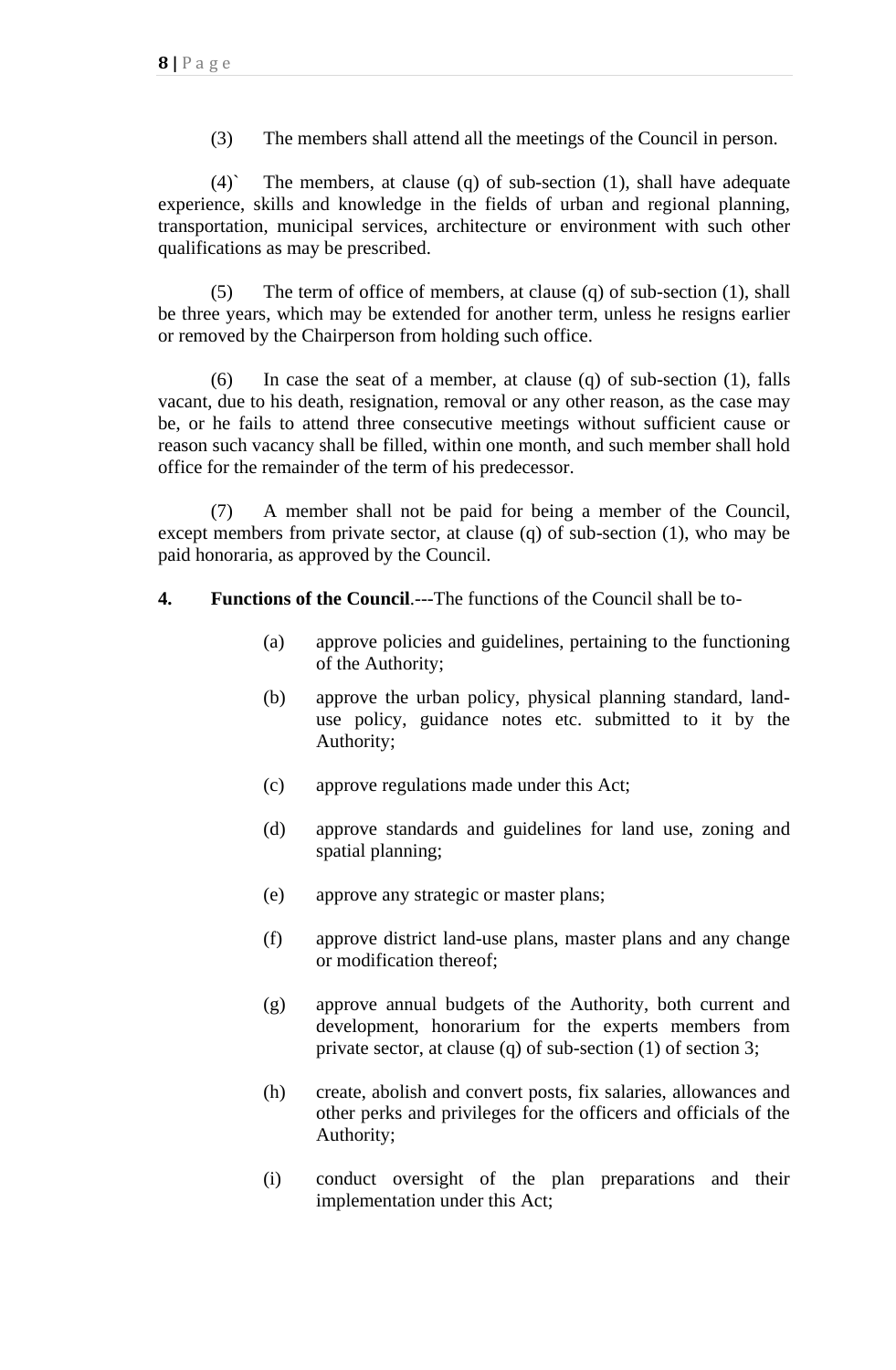- (j) give directions to the Authority, from time to time, for discharging its functions under this Act; and
- (k) perform any other function as may be assigned to it by Government or as it may deem appropriate under this Act.

**5. Meetings of the Council.---**(1) The meetings of the Council shall be presided over by the Chairperson and in his absence, the Vice Chairman shall preside over such meetings.

(2) The Council shall meet, at least bi-annually, however, the Chairperson may convene the meeting of the Council as and when deemed appropriate.

(3) The quorum of the meeting shall be two-third of the total members.

(4) The Council may determine its own procedure for conduct of its business.

### **Chapter-III The Provincial Land-Use and Building Control Authority**

**6. Establishment and composition of Provincial Land-Use and Building Control Authority.---**(1) Soon after the commencement of this Act, Government shall, by notification, establish an Authority, to be known as the Provincial Land-Use and Building Control Authority.

(2) The Authority shall be a body corporate having perpetual succession and a common seal, with the power to enter into agreements, Memorandum Of Understandings, acquire, hold, manage, lease and dispose of property and to sue and be sued in its name.

(3) The Council shall act as Board of Directors of the Authority for the purposes of this Act.

(4) The head office of the Authority shall be at Peshawar; provided that the Authority may establish sub-offices anywhere in the Province with the approval of Government, for running its affairs.

(5) Without prejudice to the functions assigned to the Director General under this Act, all the Acts of the Authority, whether executive or not, shall be expressed and taken in the name of the Authority and shall be authenticated by the Director General by affixation of his official seal.

The Urban Planning Policy Unit of the Planning and Development Department of Government shall provide assistance and support to the Authority for the purpose of the implementation of the provisions of this Act.

**7. Director General and its functions.--- (1)** There shall be a Directorate General, to be headed by a Director General, who shall be assisted by such number of Director, officers and officials, as may be determined by Government.

(2) The Directorate General shall perform the following functions: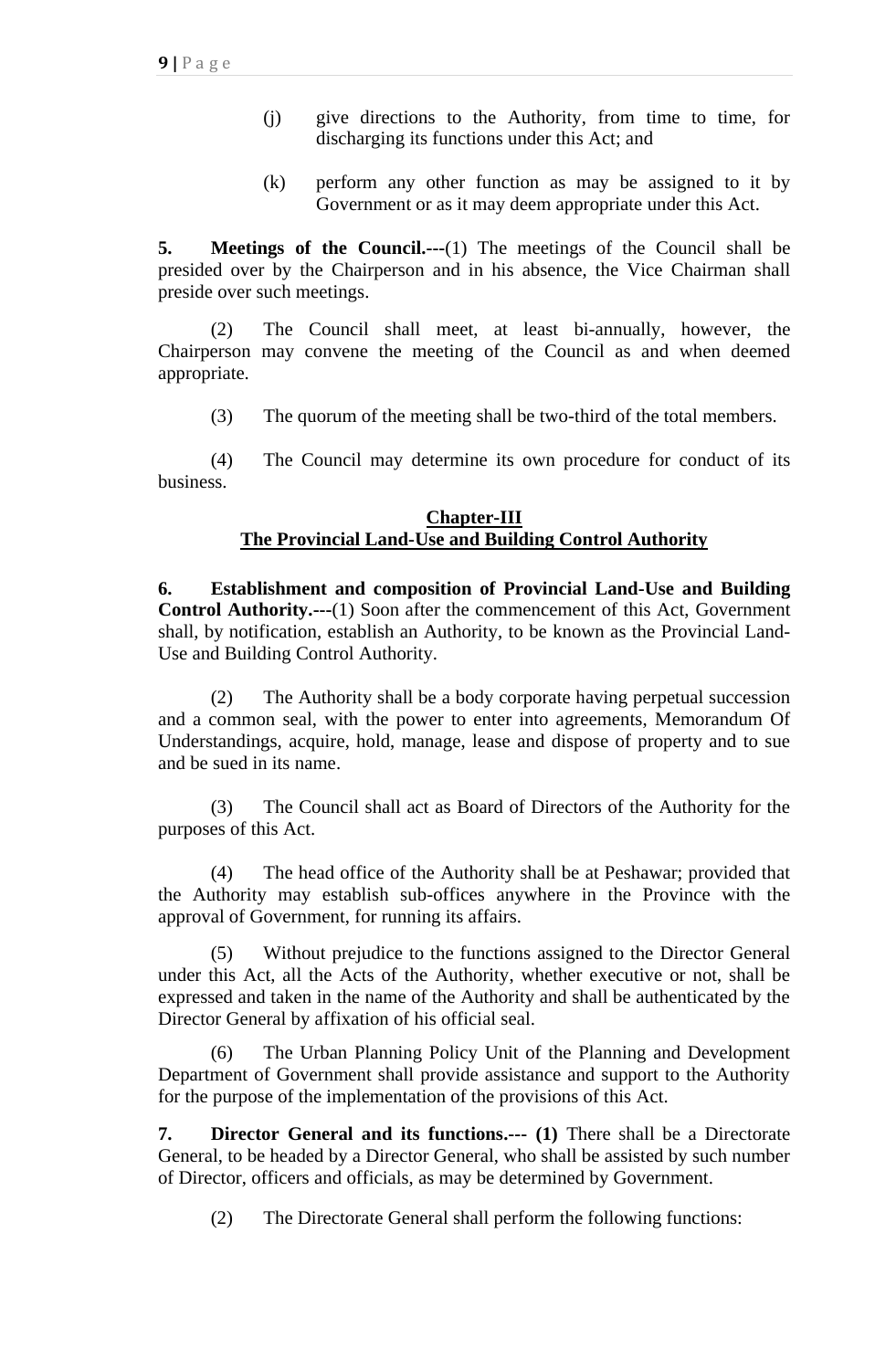- (a) propose physical planning standards, land-use, guidance noted etc. and recommend it to the Council for its consideration and approval;
- (b) recommend to the Council amendments in regulations, bye laws, regulatory instruments etc. for its consideration and approval;
- (c) ensure the development of master plans, strategic development plans, district land use plans, standards relating to building control or any other plans under this Act;
- (d) ensure implementation of the master plans, land-use plans or any other plans;
- (e) conduct, promote and coordinate research, in relation to different aspects of lands use, zoning and spatial planning and related matters;
- (f) publish documents, reports, statistics, monographs and other publications, relating to town and country planning and their methodology;
- (g) report to and advise the Council, upon matters in the conservation, use and development, classification and reclassification of land;
- (h) supervise, control and oversee the functions of the District Land-Use Planning and Management Committees; and
- (i) perform any other function as may be assigned to it by the Council or Government.
- **8. Posting of Director General.---**The Chief Minister may-
	- (a) post a suitable officer of BPS-20, as Director General of the Authority, from a panel, recommended by the Establishment Department of Government, in consultation with the Department; or
	- (b) appoint the Director General through initial recruitment, on contract basis, on such terms and conditions and having such qualification as may be prescribed.

**9. Powers and functions of the Director General.---**(1) Subject to the provisions of this Act and rules, the Director General may exercise such powers and take such measures as may be necessary for carrying out the provisions of this Act.

(2) The Directorate General shall be the administrative and financial head of the Authority and shall be responsible for the management, administration and human resource affairs of the Authority.

(3) Without prejudice to the generality of sub-section (1) and (2), the Director General shall-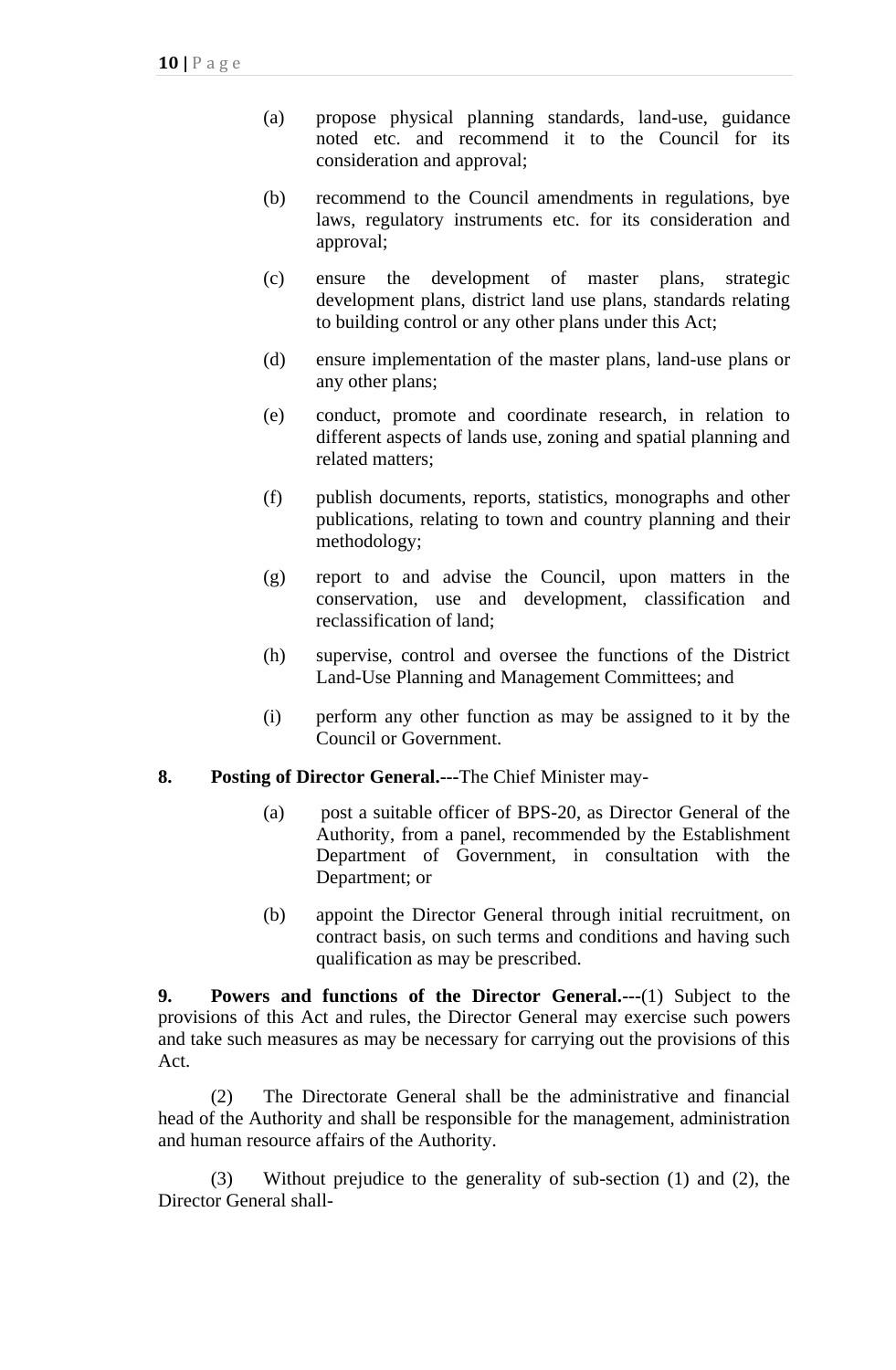- (a) prepare agenda or working papers for the meeting of the Council and submit the same to the Chairperson for convening the meeting of the Council;
- (b) distribute amongst the members of the Council the agenda and working paper of the meeting;
- (c) record and disseminate the minutes of each meeting of the Council and its prompt dispatch to the concerned quarters;
- (d) follow-up on all matters, connected with, or arising out of a meeting of the Council;
- (e) implement decisions of the Council for better management of the Authority and for expeditious implementation of the provisions of this Act;
- (f) direct the District Land-Use Planning and Management Committee for carrying out actions in respect of implementation of this Act;
- (g) call for presentations, progress reports, compliance reports or otherwise in any other adequate manner from the District Land-Use Planning and Management Committee or any of its officer or an officer from the respective local area or urban area development authority or tehsil municipal administration, as the case may be, and as deemed appropriate by the Director General, in respect of the implementation of the provisions of this Act;
- (h) monitor progress with regards to the implementation of the rules and regulations;
- (i) recommend inquiries against the non-performers or underperformers in respect to the implementation of this Act to the competent forums; and
- (j) perform such other duties and exercise such other powers as may be assigned or delegated to it by the Council.

### **Chapter-IV The Local Planning and Enforcement Unit**

**10. Establishment of the Unit**.---(1) There shall be a Local Planning and Enforcement Unit for each district.

(2) The Unit shall consist of a Chief Planning Control Officer and such number of Planning Control Officers, Planning Control Inspectors and other officers as Government may determine, in consultation with the Authority.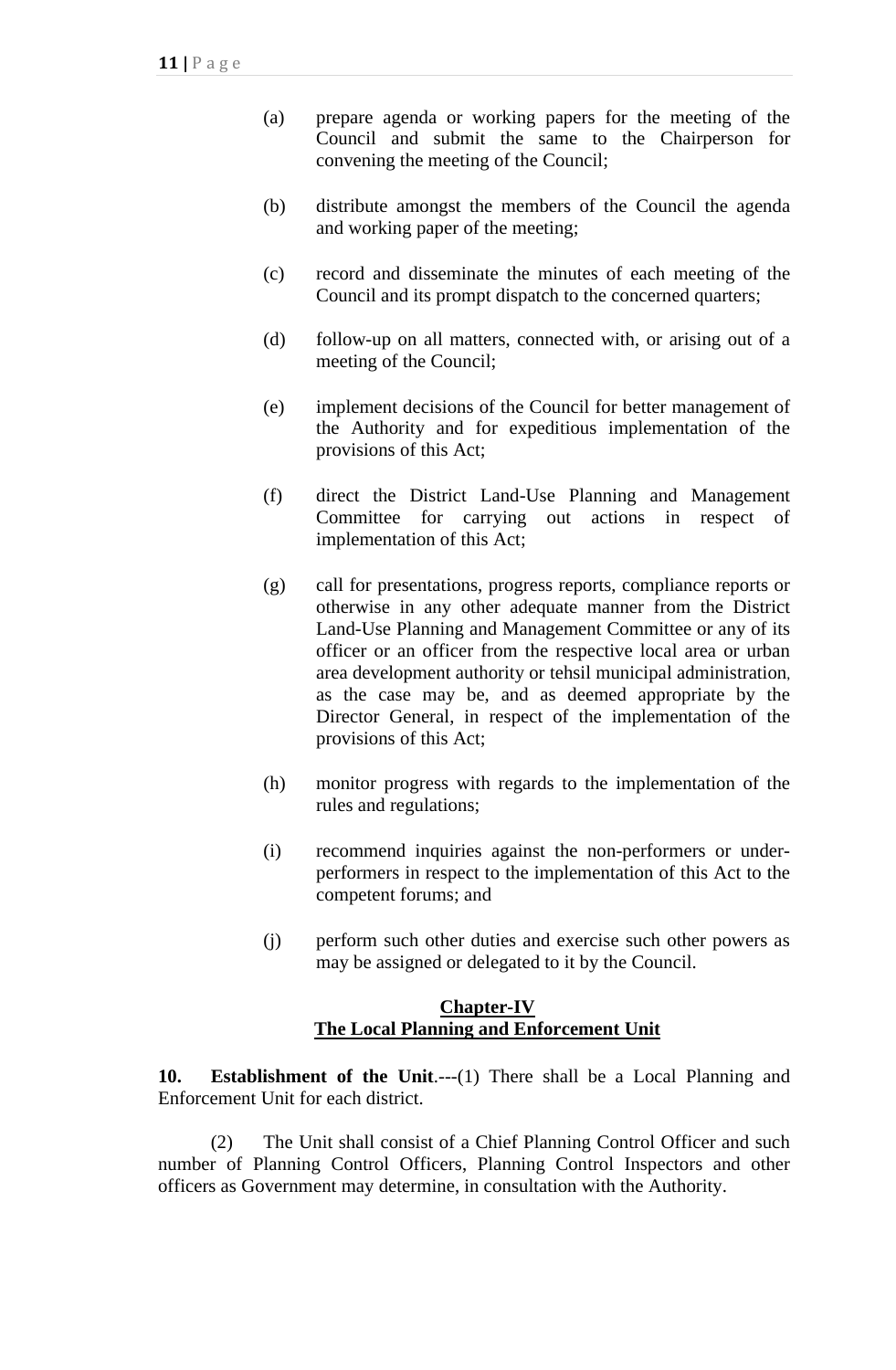(3) The Chief Planning Control Officer shall be responsible for the overall administration of the Unit and the due discharge of its functions.

(4) Subject to the overall control of the Authority, the Unit shall be responsible to the District Land-Use Planning and Management Committee.

(5) The Chief Planning Control Officer shall keep the Chairperson of the Tehsil Council, Mayor of City Tehsil Council, the Tehsil Municipal Officer, the Director of the Urban Area Development Authority and the Deputy Commissioner and the Assistant Commissioner concerned of all major deviations from the district land-use plan, master plan and the pace of implementation of the conversion plans.

**11. Functions of the Unit.---**The functions of the Unit shall be to-

- (a) support the District Land-Use Planning and Management Committee in the conduct of surveys and formulation of district land-use plans or master plan; and
- (b) ensure implementation of this Act with in the area assigned to it.

**12. Appointments or authorization of Planning Control Officers and Planning Control Inspectors.---**(1) Government may appoint the Planning Control Officers and Planning Control Inspectors in the prescribed manner.

(2) Notwithstanding anything contained in sub-section (1) of this Act or in any other law, rules, regulations and bye-laws, for the time being in force, Government may also authorize officers of specified agencies to act as Planning Control Officers or Planning Control Inspectors within the meaning of this Act.

### **Chapter-V District Land-Use Plans**

**13. Constitution of District Land-Use Planning and Management Committee.---**(1) There shall be a District Land-Use Planning and Management Committee for each district of the Province, consisting of the following:

| (a) | Deputy Commissioner of the district<br>concerned;                                                                                                                                                                                                                | Convener       |
|-----|------------------------------------------------------------------------------------------------------------------------------------------------------------------------------------------------------------------------------------------------------------------|----------------|
| (b) | Chairman or Mayor of concerned<br>Tehsil Council or City Tehsil Council<br>in a district concerned;                                                                                                                                                              | Member         |
| (c) | Heads of the district level offices of<br>Environment, Agriculture,<br>the<br>Transport, Communication<br>and<br>Works, Sports, Culture and Tourism,<br>Irrigation, Housing and Public Health<br>Engineering Departments<br>and<br>Provincial Housing Authority; | <b>Members</b> |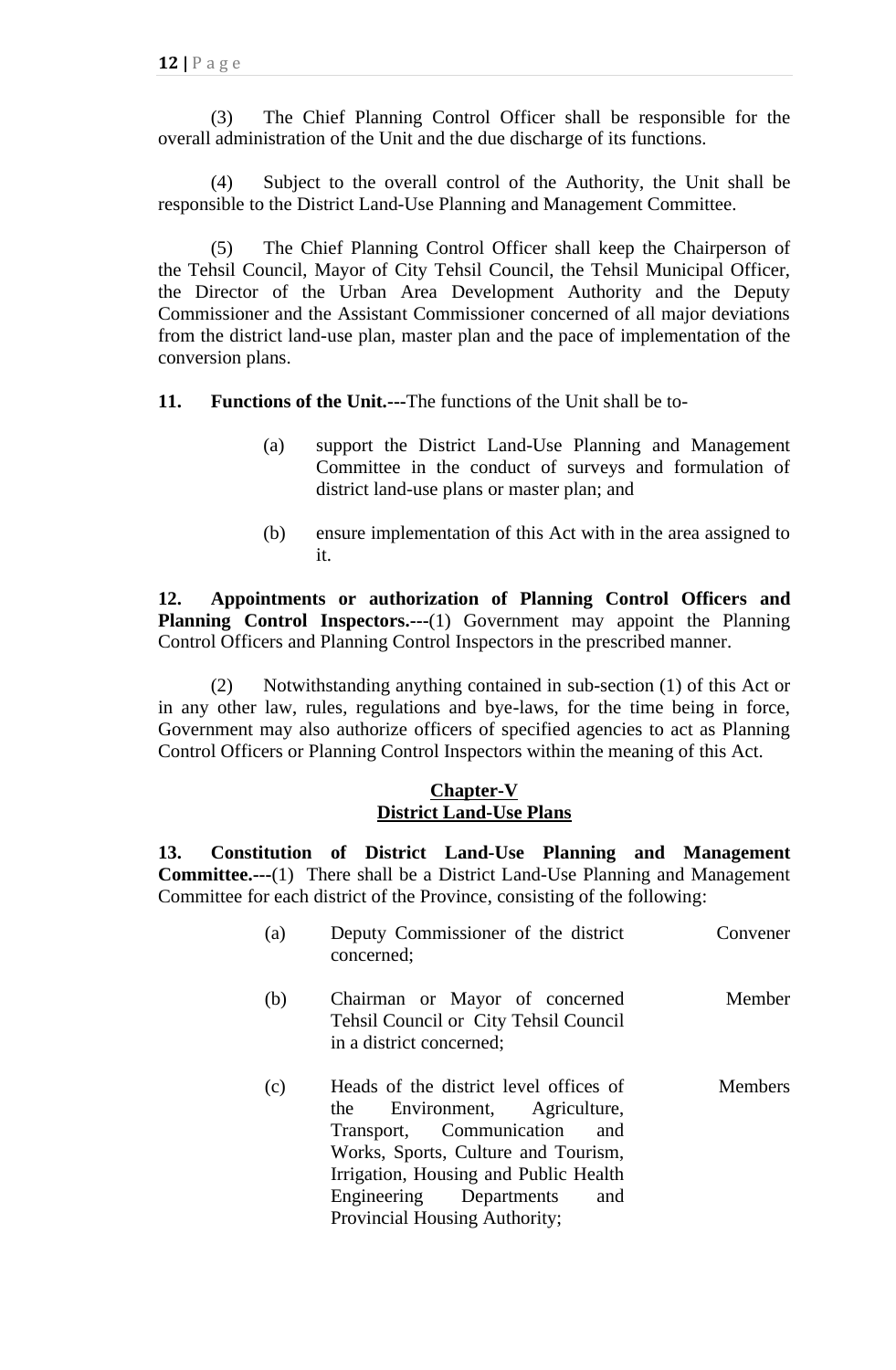| (d) | Head of the Urban Areas<br>Development Authority in the district<br>wherever applicable;             | Member |
|-----|------------------------------------------------------------------------------------------------------|--------|
| (e) | Additional Deputy Commissioner<br>(Finance and Planning) of<br>the<br>concerned district;            | Member |
| (f) | Assistant Commissioner of the<br>concerned Tehsil in a district; and                                 | Member |
| (g) | Tehsil Municipal Officer of the<br>Tehsil<br>concerned<br>Municipal<br>Administration in a district. | Member |

(2) The Convener may appoint any co-opted members, having experience in urban planning, environment, structural engineering, transportation, heritage, architecture or any other fields as he may deem appropriate:

Provided that the co-opted members shall work voluntarily and shall not be paid for any services rendered to the District Land-Use Planning and Management Committee.

(3) The District Land-Use Planning and Management Committee shall meet on monthly basis or otherwise as convened by the Convener.

(4) The meetings of the District Land-Use Planning and Management Committee shall be presided over by the Convener.

(5) The quorum of the meeting shall be two-third of the total members.

(6) The District Land-Use Planning and Management Committee shall carry out its business as may be prescribed under this Act.

(7) The Additional Deputy Commissioner (Finance and Planning) of the concerned District shall also act as Secretary of the District Land-Use Planning and Management Committee.

**14. Functions of the District Land-Use Planning and Management Committee.---** (1) The District Land-Use Planning and Management Committee shall be responsible to the Authority for discharge of its functions under this Act.

(2) The functions of the District Land-Use Planning and Management Committee shall be to-

- (a) facilitate, coordinate and supervise conduct of surveys for the purpose of land uses and their zoning, master planning, strategic planning etc.;
- (b) consult with the concerned local government on formulation and implementation of the district land-use plan or master plan;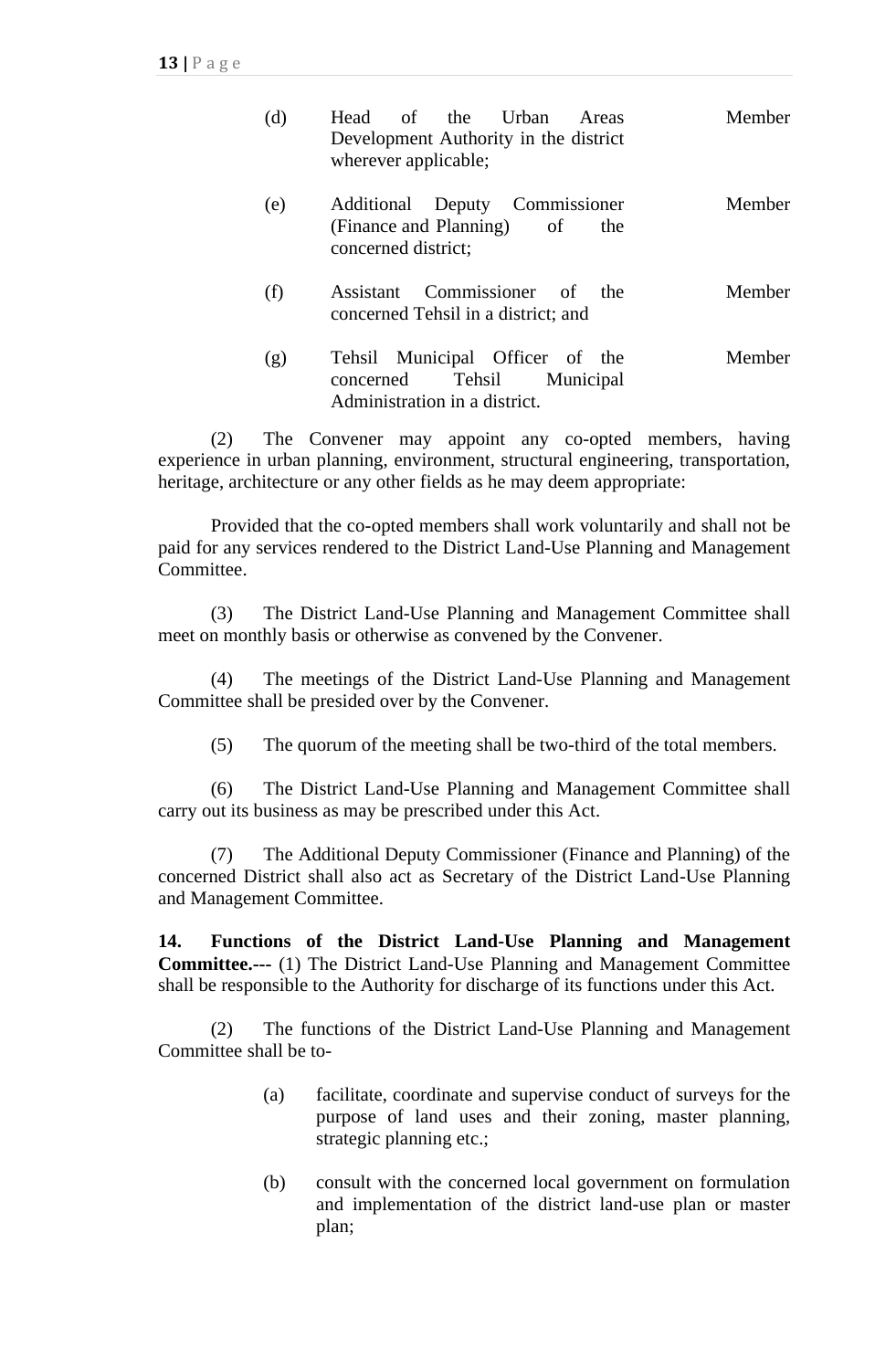- (c) facilitate, coordinate and supervise formulation and implementation of district land-use plans or master plan;
- (d) send recommendations to the Authority and seek its approval on a case to case basis;
- (e) monthly review of NOCs, issued by the concerned agencies, for land use and development permissions;
- (f) take any action that is necessary to undo a violation including demolition or reconstruction of a building;
- (g) stop a developer from development carried out in violation of the planning permission;
- (h) change in land use being undertaken in violation of land use permission or without land use permission;
- (i) receive and dispose of complaints under this Act;
- (j) compile statistics and reports on land use and submit the same to the Authority; and
- (k) perform any other duty or function as assigned by the Authority.

**15. District land use surveys.---**(1) Soon after the commencement of this Act, the Authority on its own or through respective District Land-Use Planning and Management Committee, shall conduct a survey to determine physical infrastructure and land use in the concerned district.

(2) The district land use survey shall be conducted or caused to be conducted in the following manner and order:

- (a) determine the extent of the existing planned area;
- (b) designate the remaining area as unplanned area; and
- (c) causes GIS and physical surveys to determine-
	- (i) for existing planned area: the urban design of the area, the permission, if any, for deviations in each case, the size and composition of the population of the area, projected population once the area is fully developed, transport links, sanitary and environmental conditions, the natural hazards the area is prone to, open and green spaces, the nature and type of buildings and the extant of provision of municipal services and their standard; and
	- (ii) for unplanned area: land use patterns, the size and composition of the population of the area, transport links, sanitary and environmental conditions, the natural hazards the area is prone to, open and green spaces, the nature and type of buildings and the extant of provision of municipal services and their standard.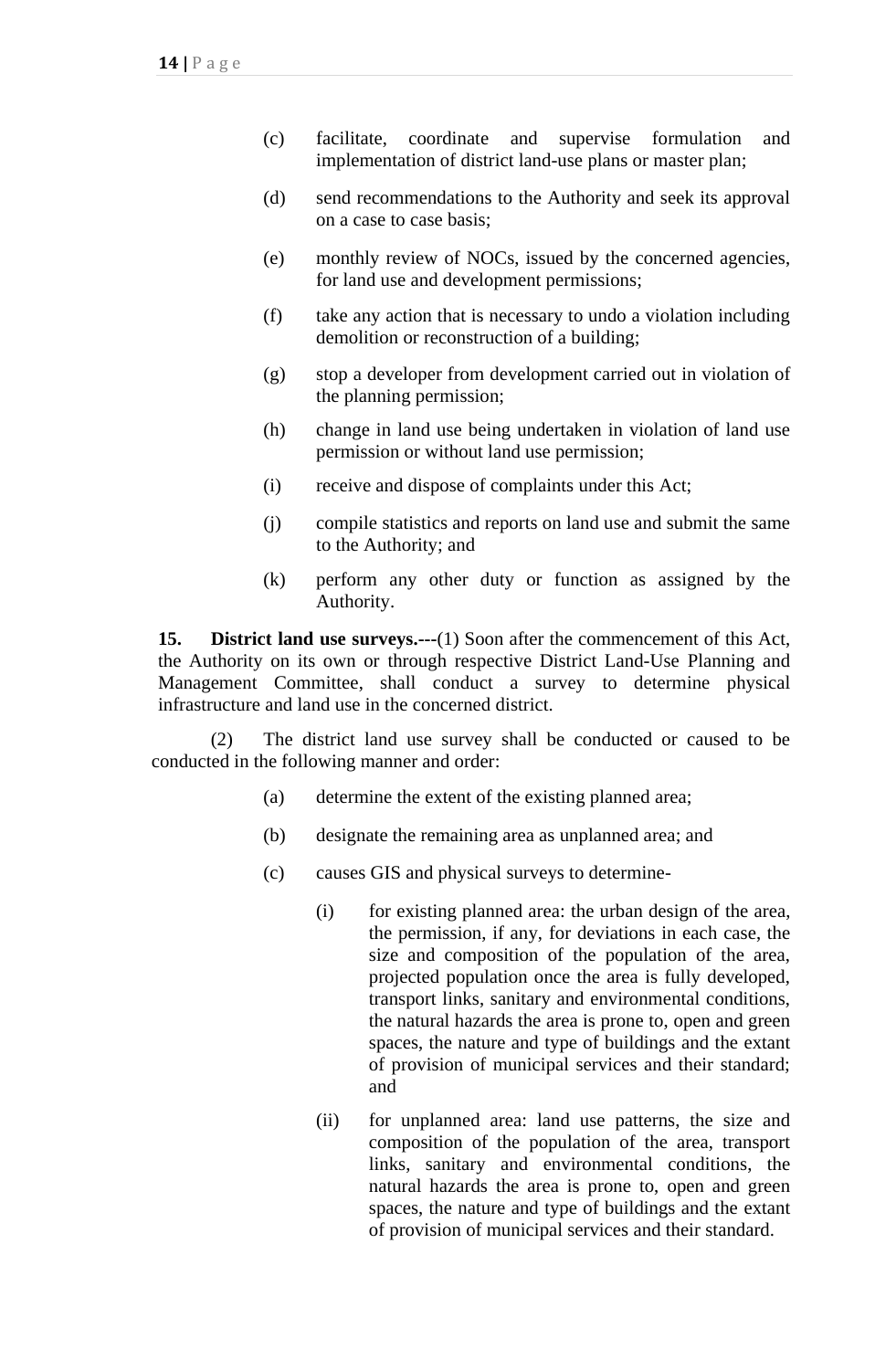(3) Depending on the results of the survey, the area shall be categorized in to one or more of the following land use classes-

- (a) residential area;
- (b) commercial area;
- (c) industrial area;
- (d) forest, national park, range land and other related areas;
- (e) mining area;
- (f) agricultural area (irrigated, barani, fallow etc);
- (g) concentrated public sector area;
- (h) recreational area;
- (i) mixed land use area;
- (j) barren and vacant land (to be further classified as culturable waste land or otherwise);
- (k) water bodies;
- (l) area prone to natural hazard; and
- (m) any other land use type as may be determined during the survey.
- (4) The land use in each land use class shall be as under-
	- (a) permitted use: the land use which is allowed in each land use class under the rules; and
	- (b) permissible use: the land use, though not permitted, may be allowed by the District Land-Use Planning and Management Committee, subject to the land use plan and payment of the fee.

(5) A use, other than a permitted use or permissible use, shall be a prohibited use.

(6) The area, specified in sub-section (3), shall be further categorized into sub-types, which shall be done with due regard to physical markers like roads, railway lines, rivers, escarpments etc.

(7) Within sixty days of the completion of the survey, the Authority or the District Land-Use Planning and Management Committee, as the case may be, shall publish the results of the survey along-with a detailed map for the purpose to invite objections from public or person affected thereof to categorization, if any.

(8) The District Land-Use Planning and Management Committee shall formulate a report on each objection, within fifteen days, and transmit the same to the Authority, which shall hear and decide the same not later than thirty days.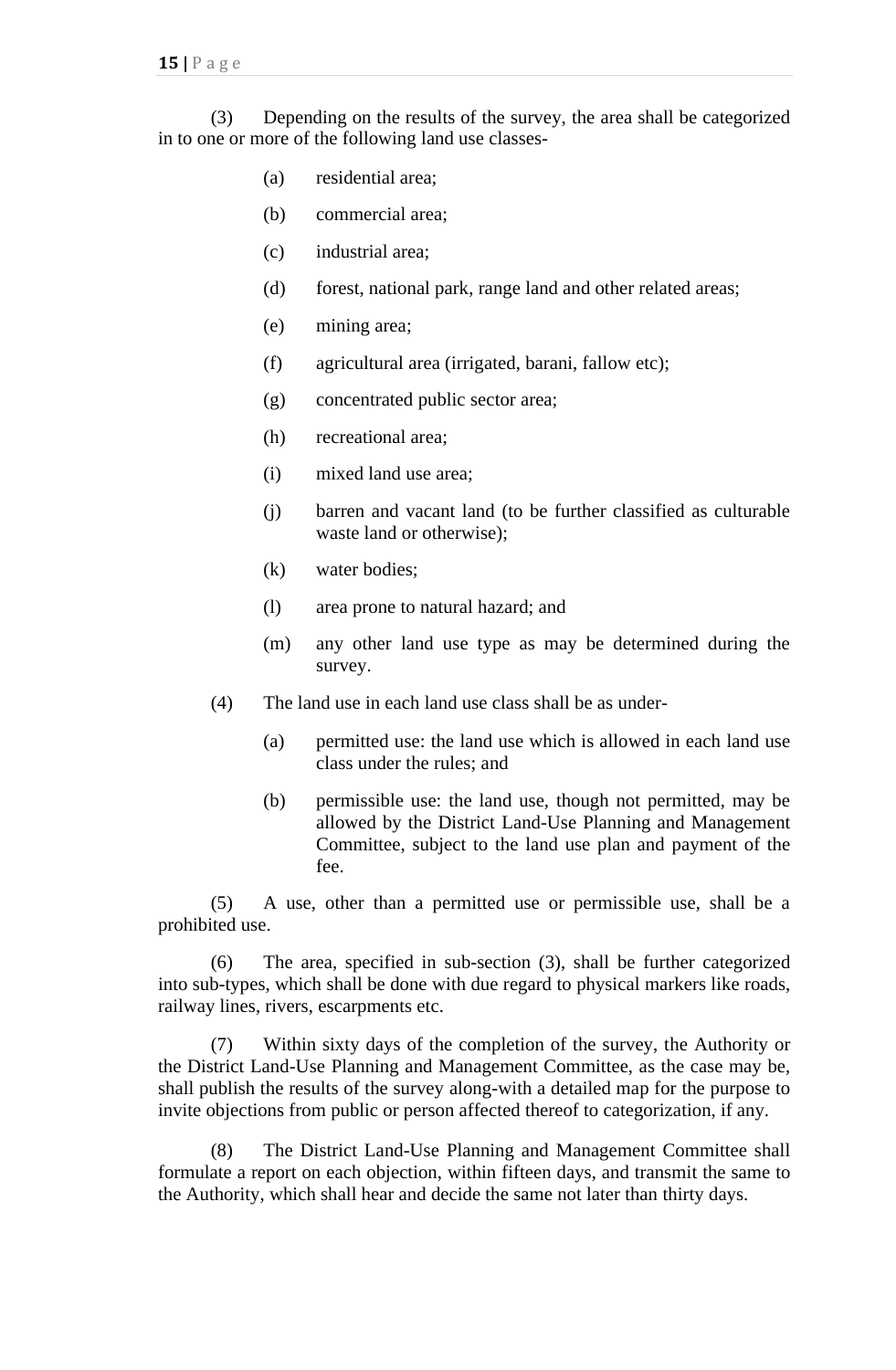**16. Formulation of district land use plan.**---(1) After the results of the surveys, published under sub-section (7) of section 15 of this Act, the Authority or the District Land-Use Planning and Management Committee, as the case may be, shall formulate a draft district land use plan for such district.

(2) A draft district land-use plan or master plan shall contain or be accompanied by such diagrams, illustrations and descriptions as may be considered appropriate or as the Authority may direct.

(3) A draft district land use plan shall rank different areas in terms of the quality of urban design and shall contain-

- (a) description of the boundaries of the district and tehsils therein along with comprehensive topographic mapping of the area, preferably tehsil wise, using the GIS methodology;
- (b) description of the types of land as defined in sub-section (3) of section 15 of this Act;
- (c) land use types and sub-types;
- (d) coverage of water, sewerage and waste disposal services;
- (e) the major roads and physical markers;
- (f) classifying an urban block on the basis of predominant land use;
- (g) identified tourist spots, approved by the Tourism Department of Government and safeguarded under relevant law;
- (h) identified archeological sites, protected under relevant law;
- (i) description and measurement of open and green spaces;
- (j) traffic flows; and
- (k) such other things as may be prescribed.

**17. Approval of the district land use plan or master plan. ---**(1) The draft district land use plan or master plan shall be placed on the website of the District Land-Use Planning and Management Committee and Authority respectively and notices in this regard shall be published in the local newspapers for public scrutiny.

(2) Every publication shall be accompanied by a date for submitting representations or suggestions for improvement.

(3) Every representation, observation and submission shall be considered by the District Land-Use Planning and Management Committee and response submitted to the Authority.

(4) The Authority shall review the district land use plans or master plan and may make modifications, as it may deem appropriate.

(5) While reviewing a district land use plan or master plan, the Authority shall take into consideration other district land use plans, master plans, strategic plans and any other plan made under this Act.

(6) The Authority shall place every district land use plan or master plan to the Council for approval.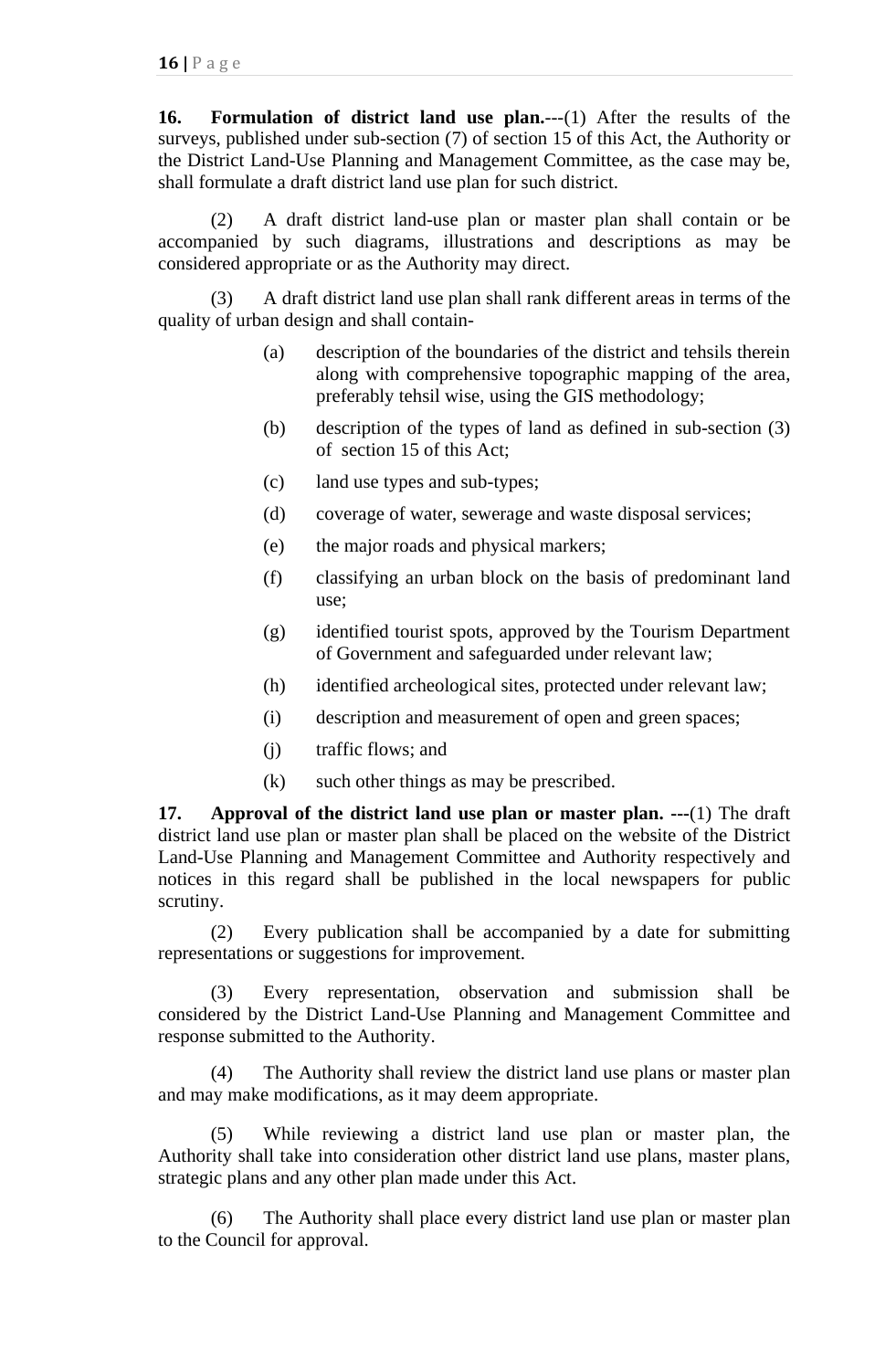(7) The district land use plan or master plan shall be placed on the website of the District Land-Use Planning and Management Committee and the Authority after its approval.

**18. Procedure for modification in district land use plan or master plan.---** (1) Where a District Land-Use Planning and Management Committee, on itself or on the directions of the Authority, proposes to change the land use of a designated area, it shall formulate proposals for change in the approved district land use plan or master plan and the need for the proposed changes and the measures which shall be put into place to deal with them.

(2) A notice, regarding the change, shall be published in two national newspapers and shall be placed on the website of the District Land-Use Planning and Management Committee and Authority. The notice shall also invite objections and suggestions of the residents and others concerned.

(3) Every objection and suggestion shall be heard and decided by the Authority, within thirty days of the publication of the notice.

(4) Once the objections and suggestions have been attended to, the modified plans shall be sent to the Authority for consideration and approval of the Council.

**19. Procedure for modification of district land use plans of master plans on application of a citizen.**---(1) A citizen, seeking to modify the land use of a designated area, shall submit an application to the District Land-Use Planning and Management Committee for modification in the approved district land use plan or master plan along with the need for the proposed modifications:

Provided that the application for modification of the land use shall pertain only to permissible land use.

(2) Where the District Land-Use Planning and Management Committee, under sub-section (1), receives an application for land use modification, it shall cause a study to be made regarding the need for modification at the cost of the applicants.

(3) Where there is a clear and present need for modification, the District Land-Use Planning and Management Committee shall formulate a proposal for change and the measures which shall be put into place to deal with such a modification.

(4) Once a proposal has been formulated, the procedures prescribed in section 18 of this Act, shall be followed.

### **Chapter-VI Planning Control Permissions**

**20. Planning control permissions.---**(1) The following planning control permission shall be required for every land or building under this Act unless specifically exempted by this Act:

- (a) land-use permission; and
- (b) development permission.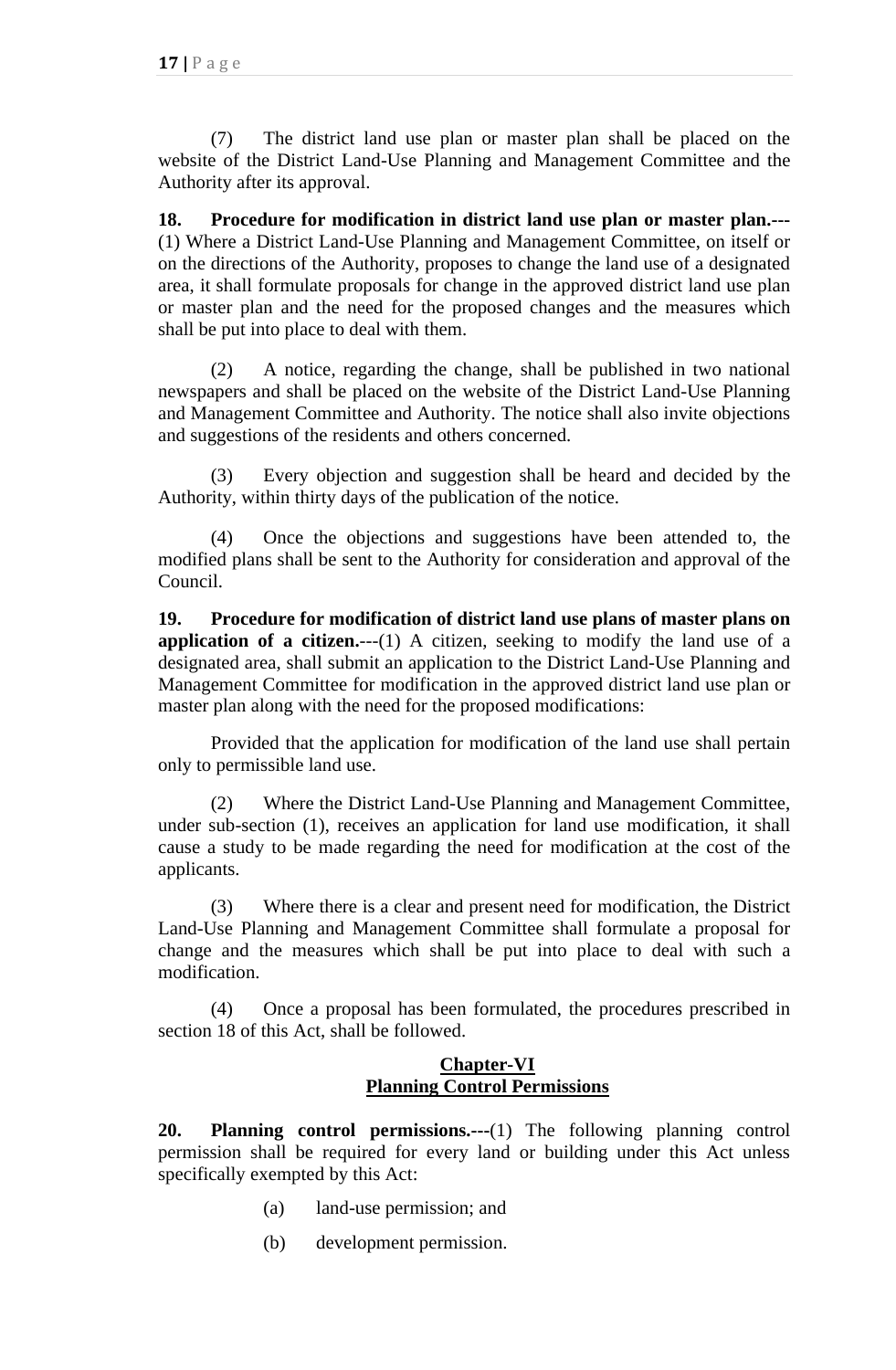(2) A land use permission, granted by any law prior to the commencement of this Act, shall be subject to the provision of this Act.

**21. Permissions required for land use.---**(1) Where a district land use plan or master plan has been notified, no person, including a Government agency, shall use a land or building for permissible uses without the appropriate land use permission.

(2) Where district land use plan or master plan has not been notified under this Act, a person shall not change the existing use of a land or building without a temporary land use permission granted by the Planning Control Officer.

(3) A temporary land use permission, granted by a Planning Control Officer under sub-section (2) above, shall cease to have validity on the expiry of two years of the notification of a district land use plan or master plan.

**22. Permission required for development.---**(1) Where a district land use plan or master plan has been notified, no person, including a Government agency, shall undertake land development, road remodeling or building construction except in accordance with a development permission granted under this Act.

(2) Where district land-use plan or master plan has not been notified under this Act, no person shall undertake land development or building construction without a temporary development permission issued by the Planning Control Officer.

(3) A temporary development permission, granted by the Planning Control Officer under sub-section (2), shall cease to be valid on the date of the notification of the district land-use plan.

### **Chapter-VII Land Use Permission**

**23. Applications for land-use or master planning permissions. ---**(1) An application for land-use planning permission or master planning permission shall be made to Planning Control Officers of that area.

- (2) An application, under sub-section (1), shall be-
	- (a) in such form and format and shall be a companied such documents as may be prescribed; and
	- (b) such other additional documents as may be required by the Planning Control Officer.

(3) A land use permission shall only be made by the owner or his authorized representative.

**24. Procedure for bringing existing land use in compliance with district land use plan or master plan.---** (1) Where the use of land or building does not comply with a district land use plan or master plan, the owner thereof shall submit a land use conversion plan or master conversion plan to the Planning Control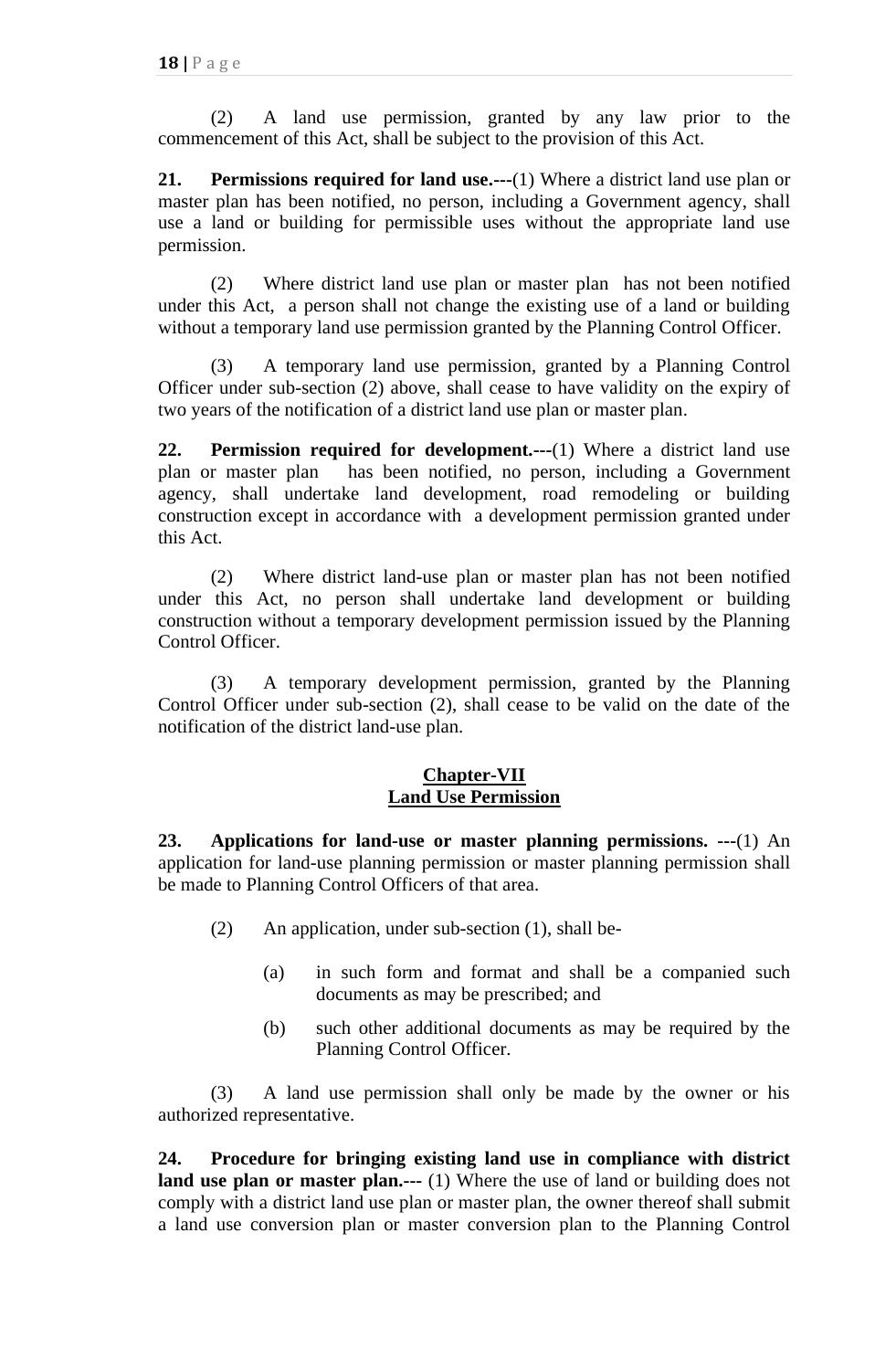Officer within three months of the notification of the district land use plan or master plan.

(2) Where a land use conversion plan or master conversion plan is submitted under sub-section (1), the Planning Control Officer shall process the same in the prescribed manner.

(3) Where a land use conversion plan or master conversion plan is not submitted, the Planning Control Officer shall serve notice on the owners of the land or building to submit a land use conversion plan or master conversion plan, within thirty (30) days.

(4) Where a land use conversion plan or master conversion plan is not submitted after service of notice under sub-section (2), the Planning Control Officer shall make a land use conversion plan or master conversion plan and inform the owners of the land or building the plan.

(5) Where a land use conversion plan or master conversion plan is issued by the Planning Control Officer under sub-section (2) or sub-section (4), the owners shall bring the land or building in accordance with the conversion plan.

### **Chapter-VIII Development Permissions**

**25. Types of development permissions.---**(1) There shall be three types of development permission, namely:

- (a) land development permissions;
- (b) road remodeling permissions; and
- (c) building permissions.

(2) A development permission application shall be accompanied by such fee as may be prescribed.

**26. Applications for development permissions.---** (1) An application for development permission shall be made to the Planning Control Officer of that area.

(2) An application for development permission shall be in such form and format and shall be accompanied by-

- (a) such documents as may be prescribed; and
- (b) such other additional documents as may be required by the Planning Control Officer.

(3) A land development permission or building permission may only be made by the owner or his authorized representative.

(4) A road remodeling permission may only be made by the area development authority, the Communication and Works Department, the local government or a land management entity.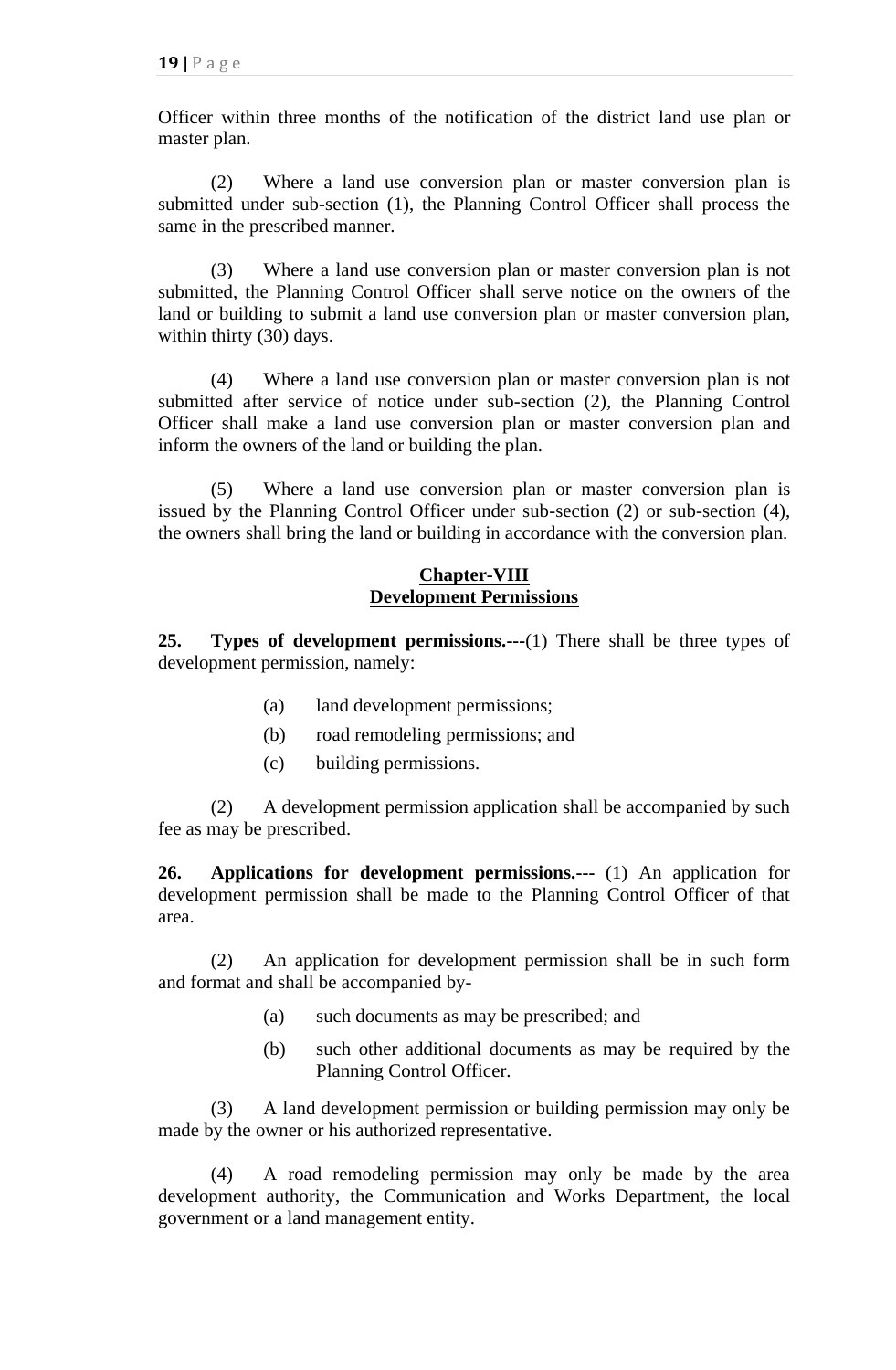**27. Cases in which building permission not required.---** A building permission shall not be required in the following cases:

- (a) where building is constructed on a standard building design notified by the Authority for a specified area; and
- (b) where a building is a historic in nature and the same is being repaired, rehabilitated or renovated with the permission of the relevant authority.

**28. Procedure for bringing existing buildings in compliance with building regulations.---** (1) Where a building does not comply with a building regulations after issuance of a district land use plan or master plan, the owner or authorized representative shall submit a building conversion plan to the Planning Control Officer, within three (3) months of the notification of the district land use plan.

(2) Where a building conversion plan is submitted under sub-section (1), the Planning Control Officer shall process the same in the prescribed manner.

(3) Where a building conversion plan is not submitted, the Planning Control Officer shall serve notice on the owners of the building to submit a building conversion plan within thirty (30) days.

(4) Where a building conversion plan is not submitted after service of notice under sub-section (3), the Planning Control Officer shall make a building conversion plan and inform the owners of the building of the plan.

(5) Where a building conversion plan is issued by the Planning Control Officer under sub-section (2) or sub-section (4), the owners shall bring the building in accordance with the conversion plan.

### **Chapter-IX Certificates and Renewal of Building Stock**

**29. Certificates.---** (1) Every person, who obtains a development permission, shall, within the time indicated in the permission, submit a compliance certificate of the Planning Control Officer that the development has been undertaken in accordance with the permission and the regulations applicable to the development.

(2) A compliance certificate shall be in the form and accompanied by such documents and certificates, as may be specified by the Authority, or such additional documents as may be required by the Planning Control Officer.

(3) Where the Planning Control Officer finds that the development has been undertaken in accordance with the permission and the regulations applicable on it, he shall issue a compliance certificate in the form specified by the Authority.

**30. Renewal of building stock.---** (1) A building may be made subject to a building stock renewal regulations.

(2) Where a building is subject to a renewal regulations the owner or owners of the building shall proceed to renew the building as required by the building stock renewal regulations. **.**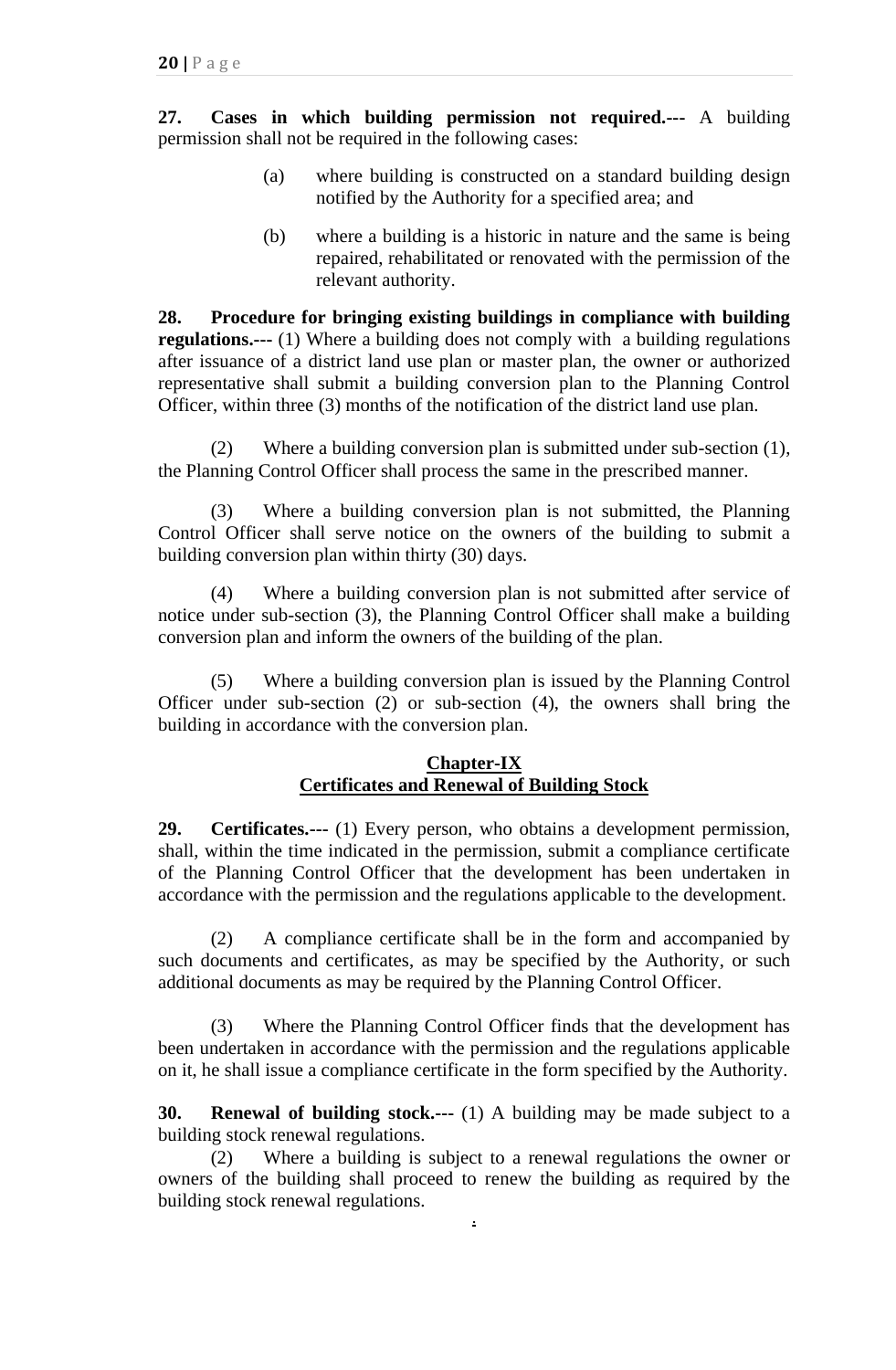## **Chapter-X Improvement of Urban Design etc**

**31. Improvement proposals.---**(1) Where the urban design of an area has been ranked as poor or where the Government so directs, the Authority itself or on its instructions, the Unit shall formulate an improvement proposal within such period as may be specified.

- (2) An improvement proposal shall contain-
	- (a) a land use change plan, if required;
	- (b) a redevelopment plan;
	- (c) a building stock renewal program, if required;
	- (d) cost of implementing the redevelopment plan;
	- (e) cost of building stock renewal program;
	- (f) changes that may be required in development and ownership; and
	- (g) steps that shall be taken for a smooth and orderly transition to planned development.

(3) Where a land use change plan is proposed, it shall be processed in accordance with the procedures provided in section 18 of this Act.

**32. Infrastructure change proposal.---** (1) Where the land use of an area has been changed under section 18 or section 19 of this Act, the Unit shall formulate a physical infrastructure change proposal, within sixty (60) days, to implement the measures which must be put in place to support the land use change.

(2) An infrastructure change proposal shall include mandates for the relevant utilities and agencies to devise plans for provision of municipal services to cater for the needs for municipal services arising due to changed land use.

**33. Power to implement an improvement or infrastructure proposal.---** (1) The Unit shall have the power to take all necessary measures to implement an improvement proposal or infrastructure change proposal.

(2) Without prejudice to the generality of the power given in sub-section (1), the Unit directly or through the local government or the urban area development authority, may-

- (a) prepare and execute schemes;
- (b) direct a Government agency to prepare and execute schemes;
- (c) direct that buildings shall be constructed to a standardized plan;
- (d) acquire land;
- (e) enter into public private partnership;
- (f) propose and implement a proposal to reallocate rights in land and buildings with the prior approval of Government; and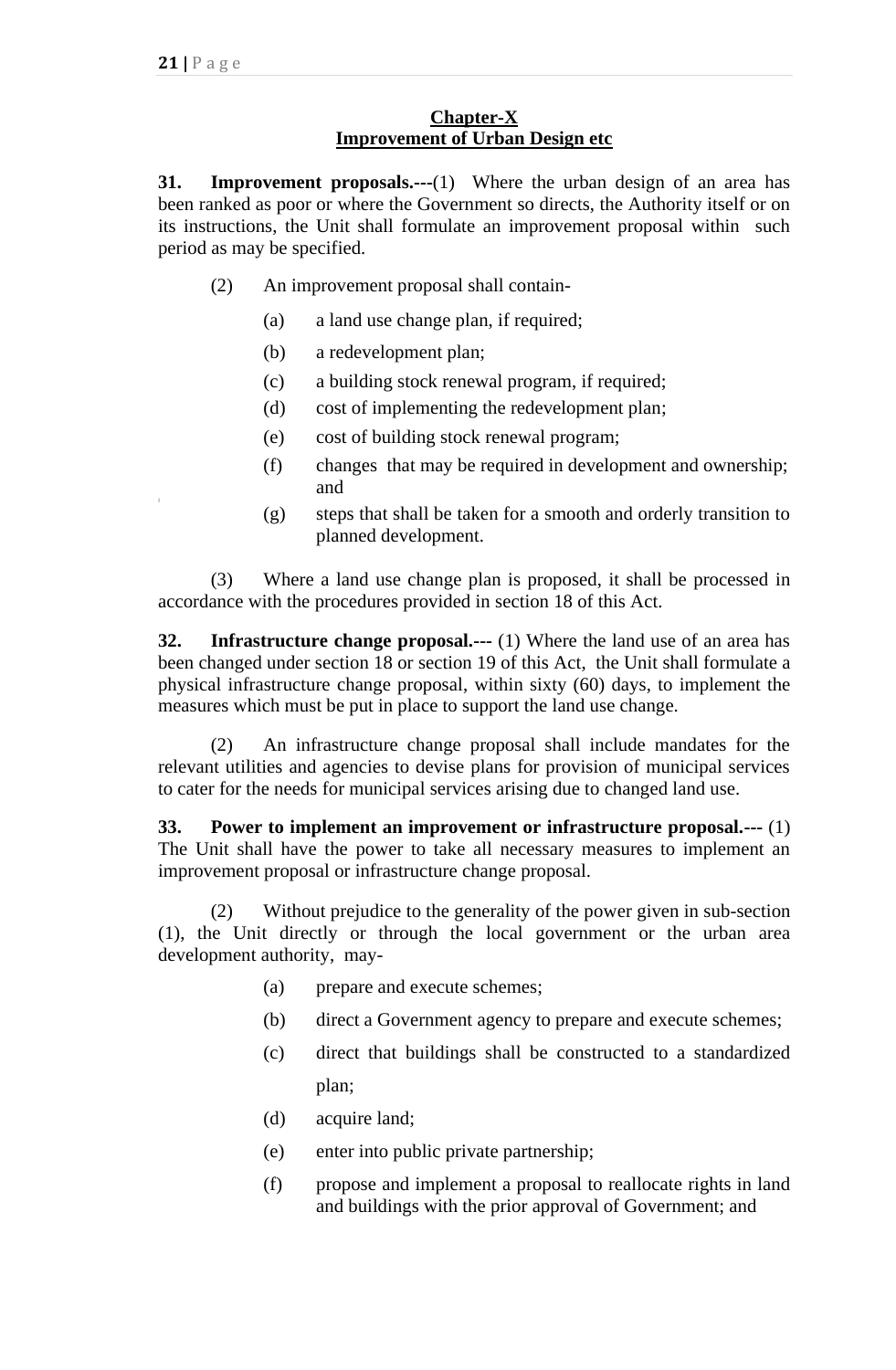(g) support the establishment of a Real Estate Investment Trust for allocation of shares to persons having rights in land and buildings located in the area under improvement.

**34. Betterment fee.---** (1) In order to implement an improvement proposal or infrastructure change proposal, the Unit may charge a betterment fee with the prior approval of Government.

(2) A betterment fee shall be charged on the basis of ownership of physical asset.

(3) Betterment fee may be recovered as arrears of land revenue.

(4) Betterment fee may recover in whole or part of the cost of an improvement proposal.

**35. Development charge.---** (1) Where an improvement proposal or infrastructure change proposal is implemented without charging the full amount of the cost through the betterment fee, the Unit may levy a development charge on the owners of physical assets who have benefited by the development.

(2) A development charge shall be payable when a physical asset is sold or given on lease exceeding eleven (11) months.

(3) A development fee shall bear a direct correlation to the cost of the development spread over a period of five (5) years.

(4) A development fee shall be charged with the previous approval of Government.

(5) Development charge may be recovered as arrears of land revenue.

### **Chapter-XI Enforcement and Penalties**

**36. Duties of Planning Control Officers and Planning Control Inspectors.-- -** (1)The Planning Control Officers shall be responsible for assessing and evaluating applications for planning permissions and shall do such other work as is assigned to them under this Act and the rules made there under.

(2) The Planning Control Inspectors shall be responsible for determining and prosecuting unauthorized land use and development and shall do such other work as is assigned to them under this Act and the rules made there under.

(3) Where a Planning Control Inspector finds a contravention or violation of Unit Act, he shall formulate a contravention report and submit it to the Unit.

**37. Power to seal a building or structure or attach an area for violation of this Act, rules or regulations.---**(1) An authorized officer of the Authority, a Planning Control Officer or Planning Control Inspector shall have the power to seal any building, structure or any other premises for violation of this Act, rules or regulations made there under.

(2) An authorized officer of the Authority, a Planning Control Officer or Planning Control Inspector shall have the powers to attach any area or open spaces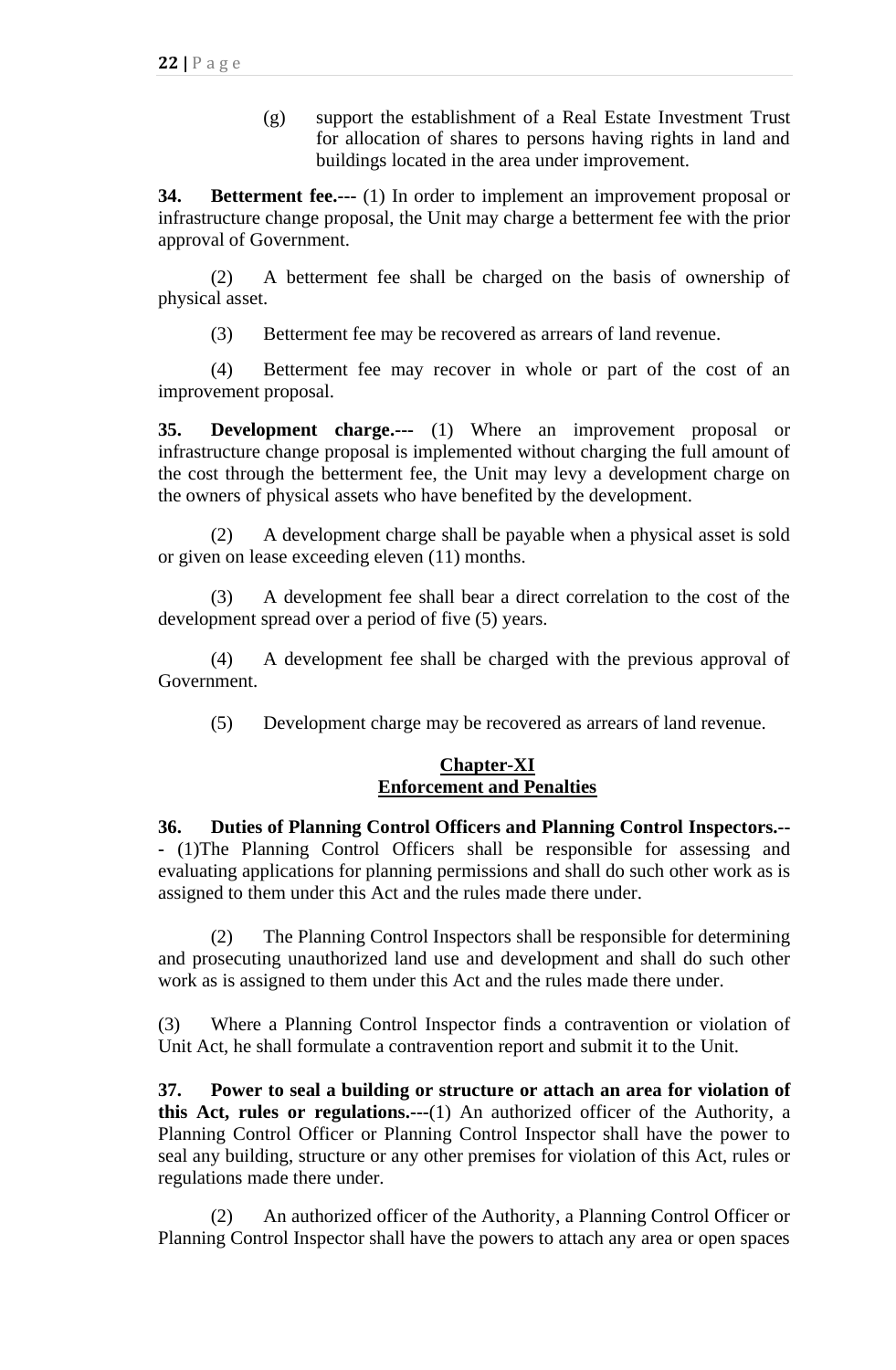for violation of any clause of this Act, rules or regulations made there under, as the case may be.

**38. Penalties.---**A person, who commits any of the offences, specified in the First Schedule, appended to this Act, shall be punished with such penalties, as are provided in the Column of penalties, specified therein.

**39. Offences to be cognizable and non-bailable.---**The offences, under this Act, shall be cognizable and non-bailable. No Court shall take cognizance of any offence punishable under this Act except upon a complaint by an authorized officer or the District Land-Use Planning and Management Committee, in this behalf.

**40. Application of the Code of Criminal Procedure, 1898.---** The provisions of the Code of Criminal Procedure, 1898 (Act V of 1898), shall *mutatis mutandis* be applicable to the offences under this Act.

**41. Appellate Tribunal.---** (1) Government shall, by notification in the official Gazette, establish an Appellate Tribunal to hear appeals against any decision or order of the Authority or an officer of the Unit.

- (2) The Appellate Tribunal shall consist of-
	- (a) a Chairperson, who is-
		- (i) a serving District and Sessions Judge or a retired judge of the High Court, to be appointed by Government, in consultation with the Peshawar High Court Peshawar; or
		- (ii) a retired civil servant in BPS-20 or above, having a degree in law, to be appointed by Government; and
	- (b) two expert members, to be appointed by Government.

(3) Any person, who is aggrieved from any decision or order of the Authority or an officer of the Unit, may, within fifteen (15) days of the receipt of such decision or order, appeal to the Appellate Tribunal.

(4) The Chairperson and members of the Appellate Tribunal shall be appointed for a term of three (03) years.

(5) The Appellate Tribunal shall have such staff with such terms and conditions of service as Government may determine and until such staff is appointed, the Department shall provide secretariat support to the Appellate Tribunal.

(6) The decision, made in the appeal, shall be final.

(7) Subject to any rules, made in this regard, the appellate Tribunal shall determine its own procedure.

**42. Responsibility in case of corporate bodies.---**Where the person guilty of an offence under this Act, is a company or other body corporate, every director,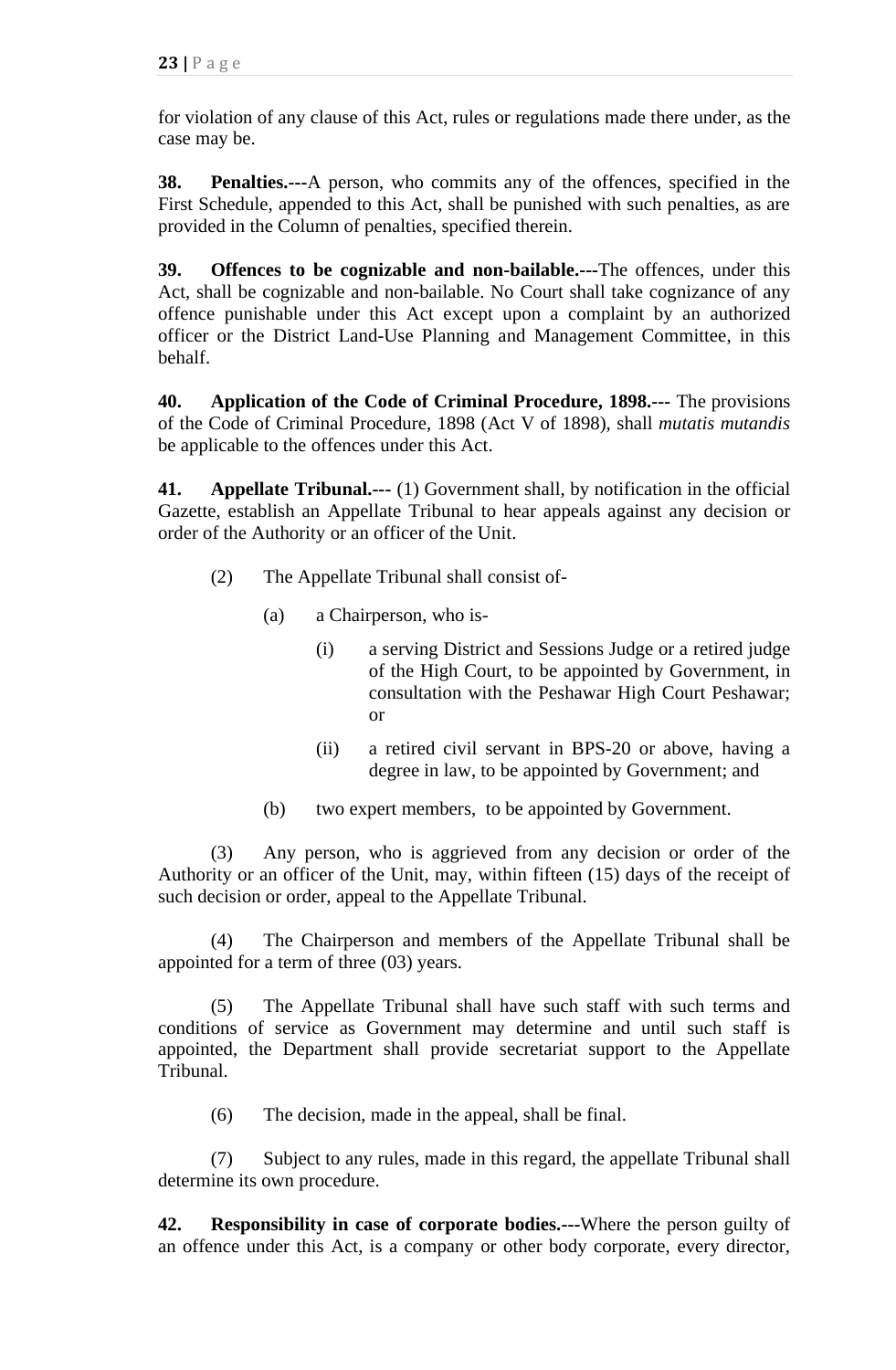`

manager or other officer responsible for the conduct of affairs of such person, shall, unless he proves that the offence was committed without his knowledge or that he exercised all due diligence to prevent its commission, be deemed guilty of the offence.

### **Chapter-XII Inspection**

**43. Land Use Inspectorate.---**(1) As soon as may be the Government may establish an external Land Use Inspectorate to check the level of enforcement of various provisions of this Act and the district land use plan or master plan.

(2) The Land Use Inspectorate shall consist of a Chief Inspector and such number of Deputy Chief Inspectors as may be determined by Government.

(3) The Land Use Inspectorate shall be funded by Government.

**44. Powers of the Land Use Inspectorate.---** A Chief Inspector or Deputy Chief Inspector may-

- (a) call for examine and make copies of any records required to be kept under this Act;
- (b) enter into any premises during office hours to check its compliance with the provisions of this Act; and
- (c) obtain copies of any court record with regard to the enforcement of this Act.

**45. Manner of inspections.---** (1) The Chief Inspector shall issue an inspection schedule for each year and inspections shall be conducted in accordance with such schedule. An inspection schedule shall be prepared in consultation with the Authority.

(2) An unannounced inspection shall only be conducted on the directions of the Department.

(3) Draft findings of every inspection shall be shared with those responsible for the enforcement of this Act and an opportunity shall be provided to them to give their views on it.

(4) Final inspection report shall be given to the Department, the local government, the Urban Area Development Authority of the area and the Unit.

## **Chapter-XIII Finance, Accounts and Audit**

**46. Authority's Fund. ---** (1) There shall be a Fund, to be known as the Authority's Fund, which shall vest in the Authority and shall be utilized by it, in connection with its functions under this Act, including the payment of salaries and other remunerations to the officers, employees, experts, advisors and consultants and running day to day business of the Authority.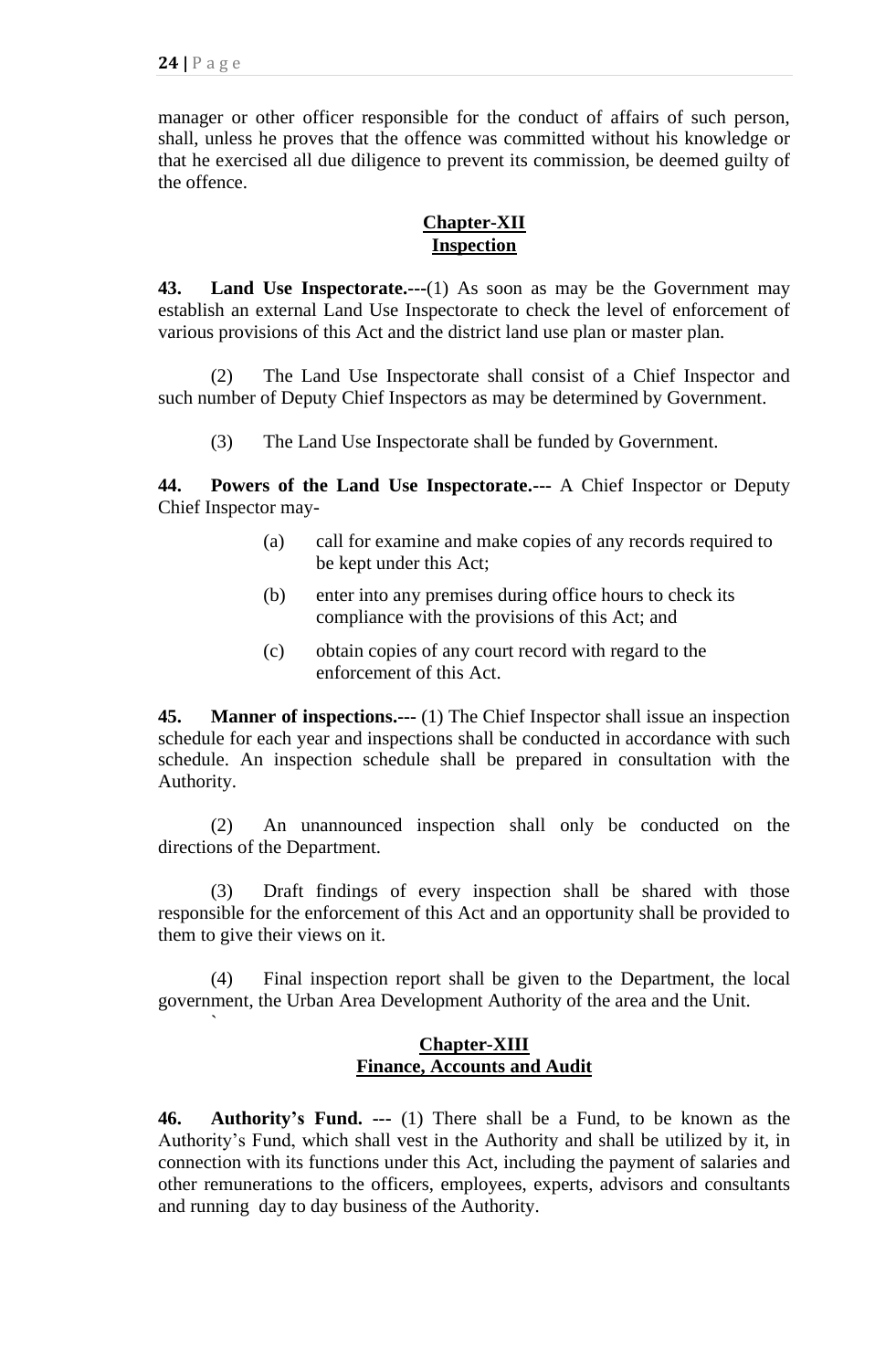- (2) The Authority Fund shall consist of-
	- (a) grants made by Government, Federal Government or any international agency; and
	- (b) all fees, rates and charges received by the Authority under this Act;

(3) In case of deficit revenue of the Authority, Government may provide appropriate budgetary support to the Authority as it may deem necessary.

(4) The Authority may keep, in current account of any scheduled bank, such sum as may be specified by the Authority and any amount in excess of the said amount shall be invested in Government securities, Government sponsored saving schemes or in such other manner as may be prescribed by regulations.

**47. Application of the Bankers Books Evidence Act, 1891 to books of the Authority.---**The Authority shall be deemed to be a bank for the purposes of the Bankers Books Evidence Act, 1891 (Act No. XVIII of 1891).

**48. Custody and investment of Fund.---**The Authority may keep money in any treasury, sub-treasury or a bank in such manner and in such form as may be prescribed by the regulations.

**49. Budget and accounts.---**(1) The Authority shall prepare its annual budget estimates and work plan and submit the same to the Council for approval. The Council may modify the said estimates or plan to the extent of any Government fund or grants as it may consider necessary.

(2) Accounts of the receipts and expenditure of the Authority shall be kept by the Authority in such form as may be prescribed by regulations.

(3) The Authority shall, within three (03) months of the close of each financial year, place before the Council annual statement of accounts and audited balance sheet, profit and loss account and the auditor's report, for the preceding financial year.

**50. Audit of accounts.---**The accounts of the Authority shall be audited by the Auditor General of Pakistan.

### **Chapter-XIX Miscellaneous**

**51. Power to make rules.---**Government may make rules for carrying out the purposes of this Act.

**52. Power to make regulations. ---**(1) As soon as may be, but not later than six months, the Council may make regulations on the following maters:

- (a) the manner of conduct of land use survey;
- (b) contents of conversion plans;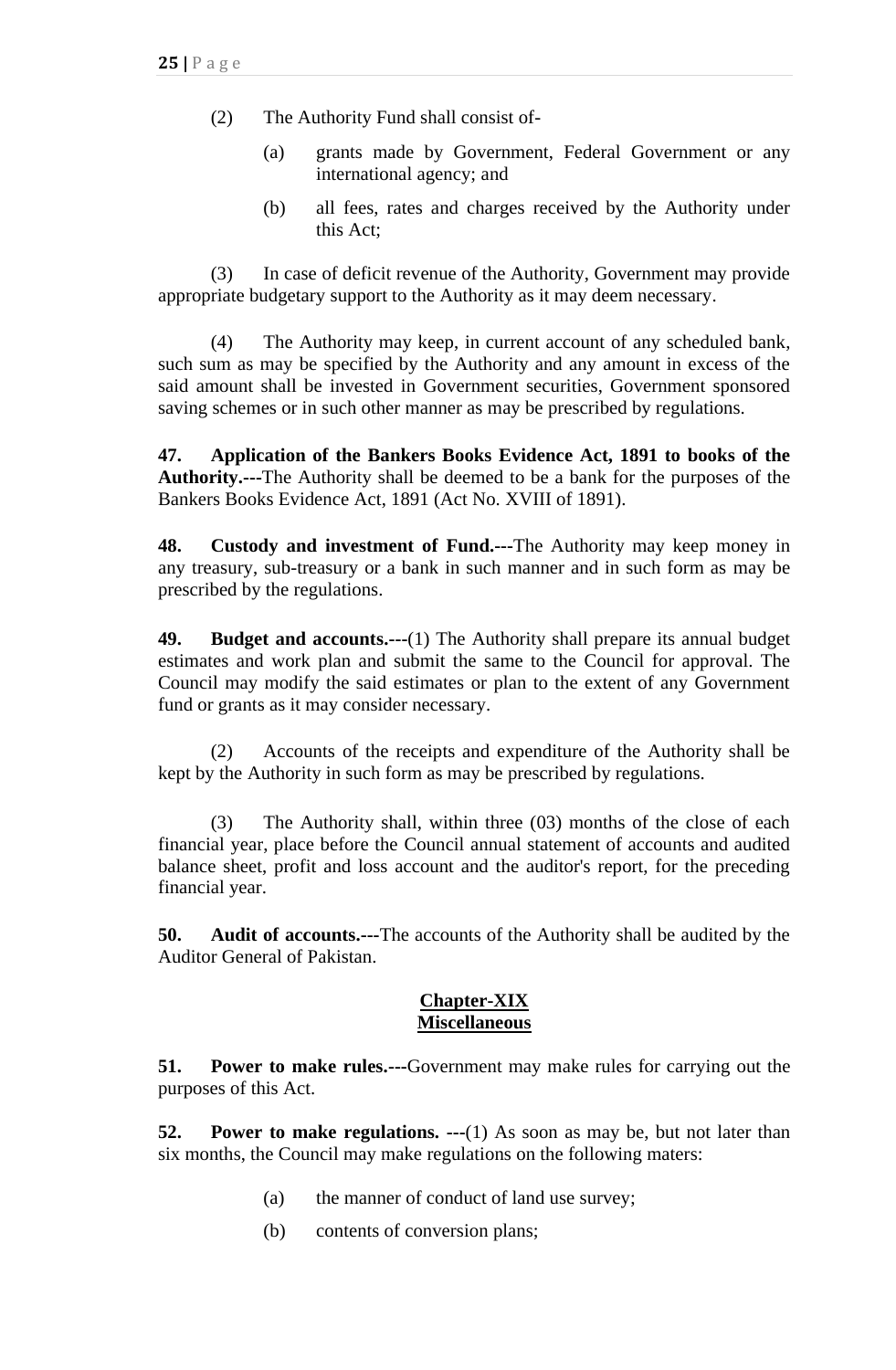- (c) green area regulations in land use zones;
- (d) building control regulations;
- (e) planning requirements for housing developments;
- (f) pedestrian walkways, kerbs and lowering of kerbs;
- (g) removal and disposal of wastes;
- (h) removal obstructions on public paths including utility poles;
- (i) display of hoarding and advertisement on building and open spaces; and
- (j) building stock renewal regulation.

(2) Notwithstanding anything contained in any other rules, regulations or bye-laws, for the time being in force, relating to land-use and building control, the rules and regulations, made under this Act, shall have an overriding effect.

**53. Act to over-riding other laws.---**The provisions of this Act shall have effect notwithstanding anything contained in any other law for the time being in force.

**54. Annual report.---**(1) The Authority shall, within three months of the end of a financial year, formulate annual performance report, enumerating actions taken to fulfill its mandate, including formulation of plans, regulation of planning during the previous financial year and enforcement actions taken for enforcement of the provisions of this Act and rules and regulations made there under.

(2) The Authority shall publish the report for public information after approval by the Council.

**55. Employees of the Authority to be public servant. ---** Every employees of the Authority, acting or purporting to act under this Act, shall be deemed to be a public servant within the meaning of section 21 of the Pakistan Penal Code, 1860 (XLV of 1860).

**56. Immunity. ---**No suit, prosecution or any other legal proceedings shall lie against an Authority, the Director General, any member, officer, servant or employees of the Authority, Unit, the District Land-Use Planning and Management Committee, the Land Use Inspectorate and any other officer or officials performing duties under this Act, in respect of anything done or intended to be done, in good faith, under this Act.

**57. Amendment of certain laws.---**The laws specified in column No. 3 of the Second Schedule, appended to this Act, shall be amended to the extapnt and in the manner specified against each in column No. 4 of the Second Schedule.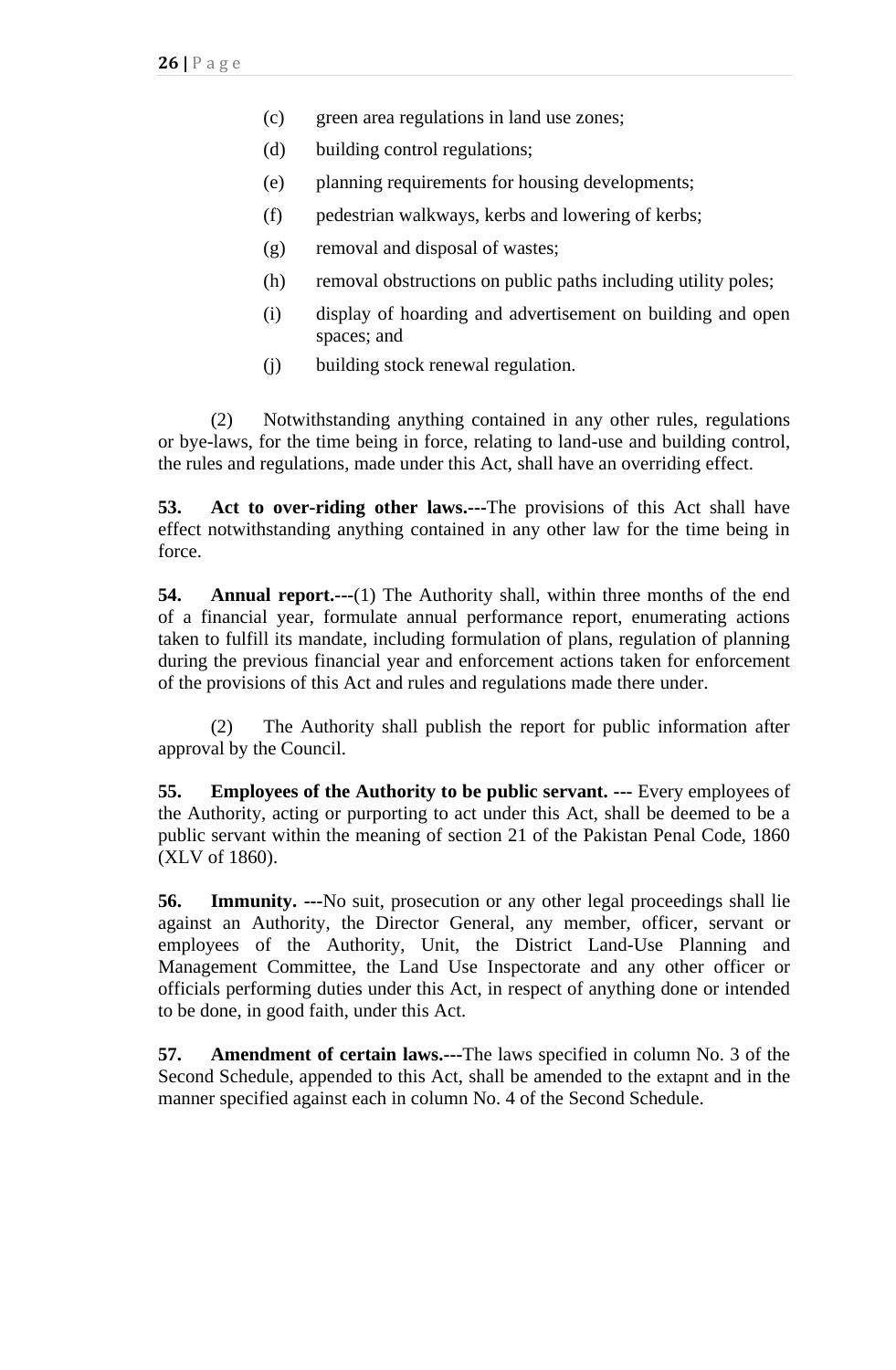# **First Schedule [see section 38]**

| S.<br>No.        | Offences.                                                                                                                                                                                                                                                                                         | <b>Penalties.</b>                                                                                                                                                                              |
|------------------|---------------------------------------------------------------------------------------------------------------------------------------------------------------------------------------------------------------------------------------------------------------------------------------------------|------------------------------------------------------------------------------------------------------------------------------------------------------------------------------------------------|
| 1.               | Undertaking land development work,<br>accordance<br>except<br>in<br>with<br>the<br>developmental permission and rules /<br>regulations<br>applicable<br>the<br>to<br>development.                                                                                                                 | Fine which may extend to rupees ten<br>(10) million or imprisonment which<br>may extend to three years.                                                                                        |
| 2.               | Failure to implement an approved land<br>use or building conversion plan within<br>the stipulated time.                                                                                                                                                                                           | Fine which may extend to rupees ten<br>(10) million or imprisonment which<br>may extend to three years.                                                                                        |
| 3.               | Uses land or building otherwise than in<br>conformity with the provisions of this<br>Act or any other law for time being<br>enforced.                                                                                                                                                             | Imprisonment which may extend to one<br>(01) year or with fine which may<br>extend to rupees one million but shall<br>not less than rupees five hundred<br>thousand (500,000) or with both.    |
| $\overline{4}$ . | Enters into or opens a sealed building,<br>other premises or initiates construction<br>in a sealed building or trespassing into<br>an attached area or undertaking any<br>activity in an attached area.                                                                                           | Imprisonment which may extend to one<br>(01) year or with fine which may<br>extend to rupees one million but shall<br>not less than rupees five hundred<br>thousand (500,000) or with both.    |
| 5.               | Obstructing any authorized officer of<br>the Authority acting for removal of an<br>unauthorized development, including<br>all types of building or for stoppage of<br>unauthorized land-use.                                                                                                      | Imprisonment which may extend to one<br>(01) year or with fine which may<br>extend to rupees one million but shall<br>not be less than rupees five hundred<br>thousand (500,000) or with both. |
| 6.               | Without any lawful cause, refuses or<br>willfully neglects to provide to any<br>authorized officer of the Authority<br>means necessary for entering into any<br>premises, for purposes of collecting<br>information<br>any<br><b>or</b><br>making<br>an<br>examination or enquiry under this Act. | Imprisonment which may extend to one<br>$(01)$ year or with a fine which may<br>extend to rupees five hundred thousand<br>(500,000) or with both.                                              |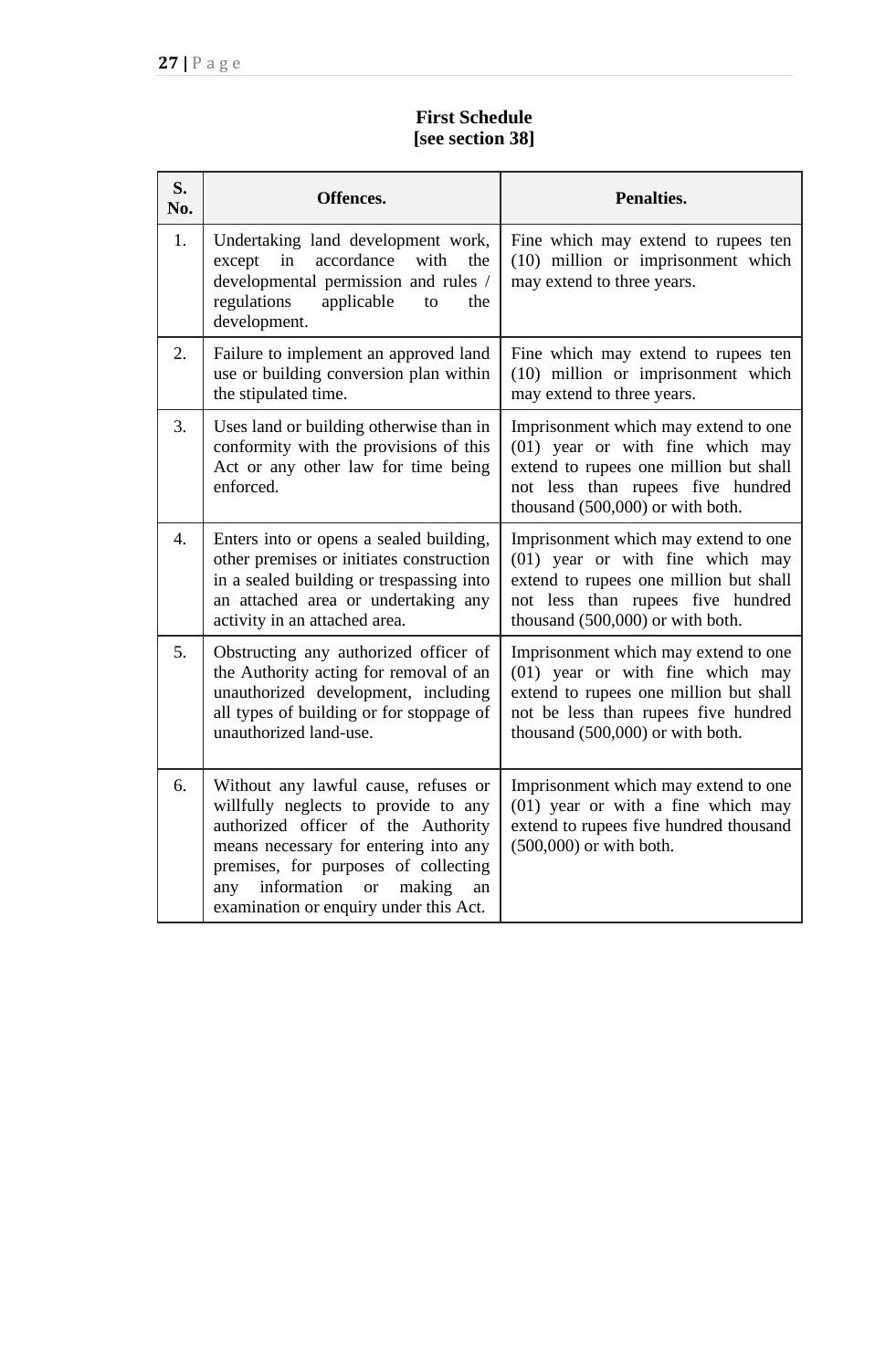#### **Sr. No. Nature and year enactment. Short title. Amendments.** 1. The Khyber Pakhtunkhwa Act No. XXXI of 2017. The Peshawar Development Authority Act, 2017  $(1)$  in section 6,- $(a)$  in sub-section  $(2)$ , clauses  $(a)$ ,  $(b)$ ,  $(c)$ and (m), and sections 32, 33, 34 and 35 shall respectively be deleted; and (b)in sub-section (4), in clause (h), the words and comma "and restrict or regulate by general or special order, any change in the use of land and alteration in building structure and installations" shall be deleted. (2) in section 16, after the word" Government", the words "and the Provincial Land Use and Building Control Authority" shall be inserted. 2. The Khyber Pakhtunkhwa Act No. XXXVI of 2020. Khyber Pakhtunkhwa **Urhan** Development Authorities Act, 2020.  $(1)$  in section 7,-(a) in sub-section  $(1)$ , clauses  $(c)$ ,  $(d)$  and (e) shall be deleted; and (b) in sub-section (3), for clause (c), the following shall be substituted, namely: "(c) supervise and oversee implementation of district land use plan within its area of jurisdiction;". (2) in section 11,- (a) in sub-section (1), for clause (e), the following shall be substituted, namely: "(e) prepare a local urban redevelopment plan within the meaning of the Khyber Pakhtunkhwa Land-Use and Building Control Act,2021;"; (b) for sub-section (2), the following shall be substituted, namely: "(2) The Director shall be responsible for implementing the land use plan within the area of jurisdiction of the Authority.". (3) in section 12, after sub-section (5), the following new sub-section shall be added, namely: "(6) The Authority, while processing fresh cases

## **Second Schedule [see section 57]**